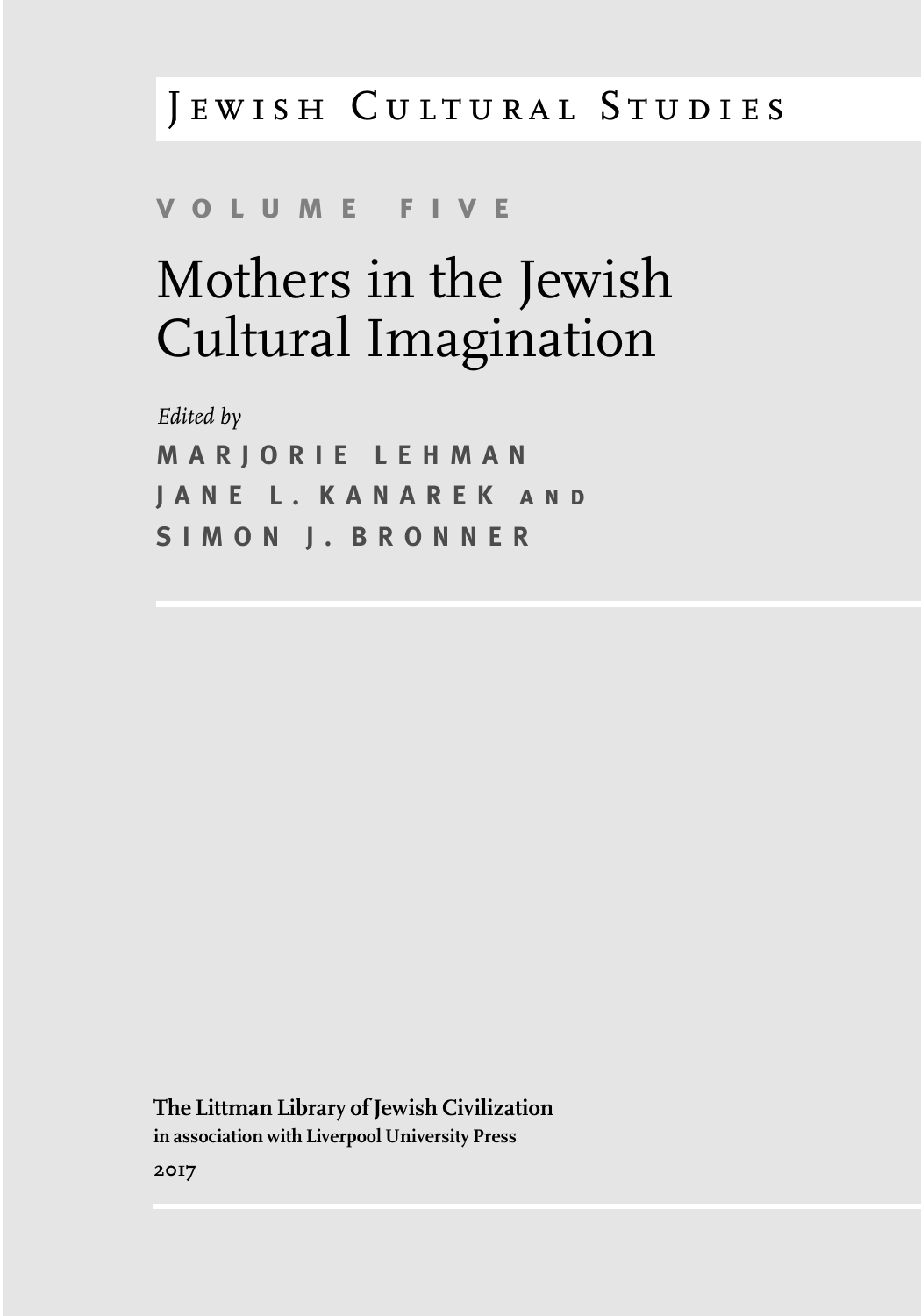*The Littman Library of Jewish Civilization in association with Liverpool University Press*

*4 Cambridge Street, Liverpool* l69 7zu, uk

*www.liverpooluniversitypress.co.uk/littman*

*Managing Editor: Connie Webber*

*Distributed in North America by Oxford University Press Inc, 198 Madison Avenue, New York,* ny 10016*,* usa

*© The Littman Library of Jewish Civilization 2017*

*All rights reserved.*

*No part of this publication may be reproduced, stored in a retrieval system, or transmitted, in any form or by any means, without the prior permission in writing of The Littman Library of Jewish Civilization*

*The paperback edition of this book is sold subject to the condition that it shall not, by way of trade or otherwise, be lent, re-sold, hired out or otherwise circulated without the publisher's prior consent in any form of binding or cover other than that in which it is published and without a similar condition including this condition being imposed on the subsequent purchaser*

*Catalogue records for this book are available from the British Library and the Library of Congress*

*ISBN 978–1–906764–66–1*

*Publishing co-ordinator: Janet Moth Copy-editing: Ezra Margulies and Lindsey Taylor-Guthartz Proof-reading: Agnes Erdos Index: Caroline Diepeveen Production, design, and typesetting by Pete Russell, Faringdon, Oxon. Printed in Great Britain on acid-free paper by TJ International Ltd., Padstow, Cornwall*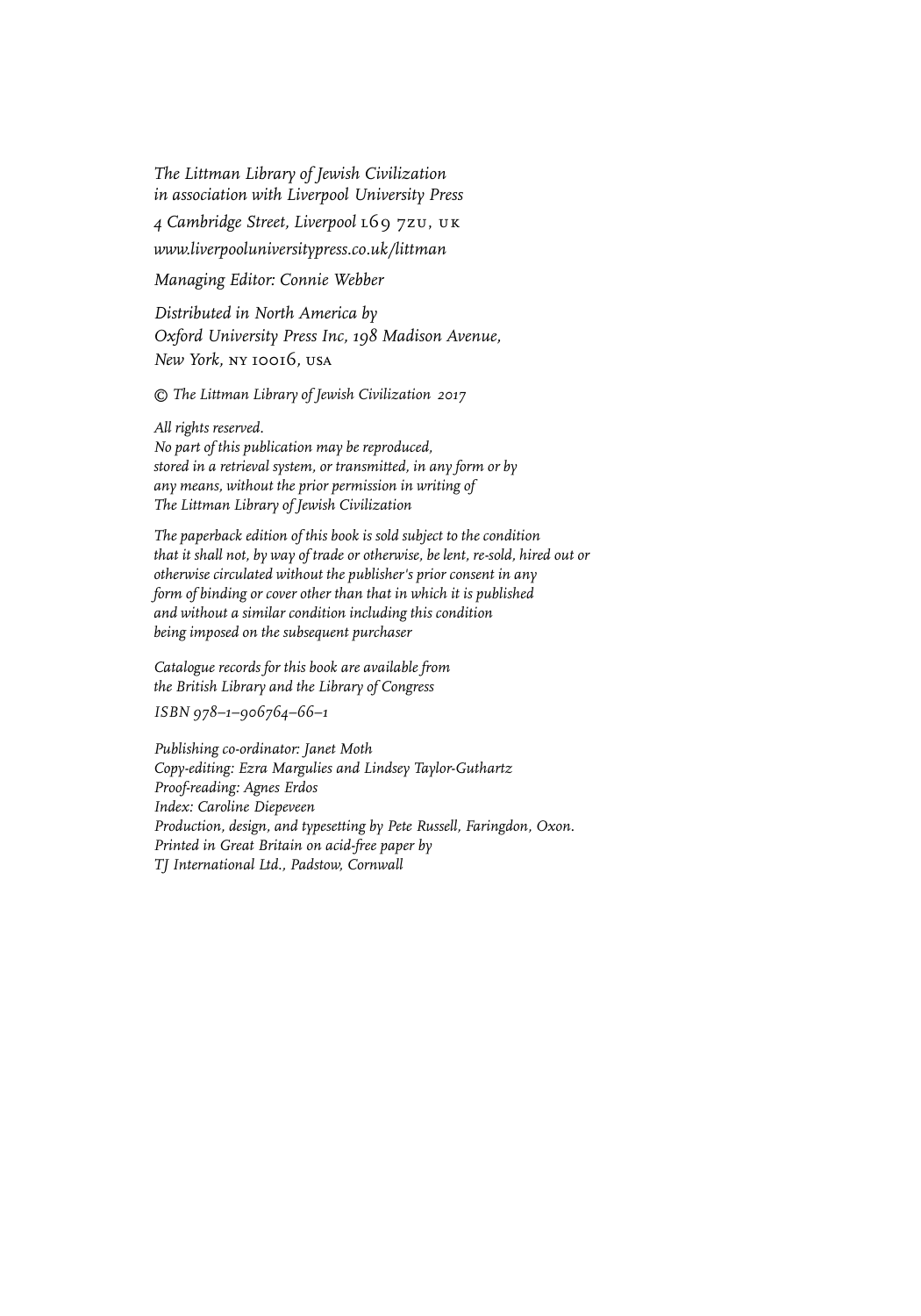## On Teachers, Rabbinic and Maternal

#### M A R A H . B E N J A M I N

IN THE WAKE of dislocation and upheaval, the Sages of classical Judaism undertook an ambitious project of cultural production that centred on the reformulation of Torah within a new discipleship community. The relationship between master and disciple, teacher and student, became a critical context for rabbinic creativity and, as such, was a site of considerable cultural investment. The master and disciple, bound by their mutual devotion to explicating Torah, formed a relationship that would mediate and reinvent the teachings of the elders for the current and future community of rabbinic Jews. The magnitude of this relationship for the rabbinic project is evident in parental metaphors that recur throughout rabbinic literature describing the connection between master and disciple. Buttressing this extravagant language are the many explicit early rabbinic traditions asserting the sage's role to be equivalent to or even greater than that of the social (that is, the familial or biological) parent.

Feminist attention to gender and embodiment has led a number of scholars to attend to the engenderment of this construct of master and disciple, and to examine in particular the rabbis' mobilization of metaphorical 'parenthood' from the perspective of the male community of Sages (Boyarin 1993; Eilberg-Schwartz 1994). In this essay, I focus on the other side of that metaphor. I investigate the implications of the rabbis' appropriation of maternal and paternal language for *actual* parents and for *non-metaphorical* parenthood. I argue that the rabbis' construction of the master–student relationship in terms equivalent to the father– son relationship yields a problematic legacy for the conception of parenthood in Jewish discourse, one that marginalizes the very bond it appropriates. Yet this construction of 'parenthood' as constituted by teaching Torah also contains enormous potential for the task of rendering parenthood both visible and valued within a Jewish framework. Here I retrieve the possibilities latent within the rabbinic insistence on teaching-as-parenting by turning the rabbinic metaphor on its head: rather than the rabbinic master as metaphorical parent, I propose we imagine the parent who is engaged in routine acts of care and childrearing as the metaphorical sage. Likewise, in contrast with the ritual and intellectual understanding of Torah espoused in rabbinic texts, I posit an expansive meaning of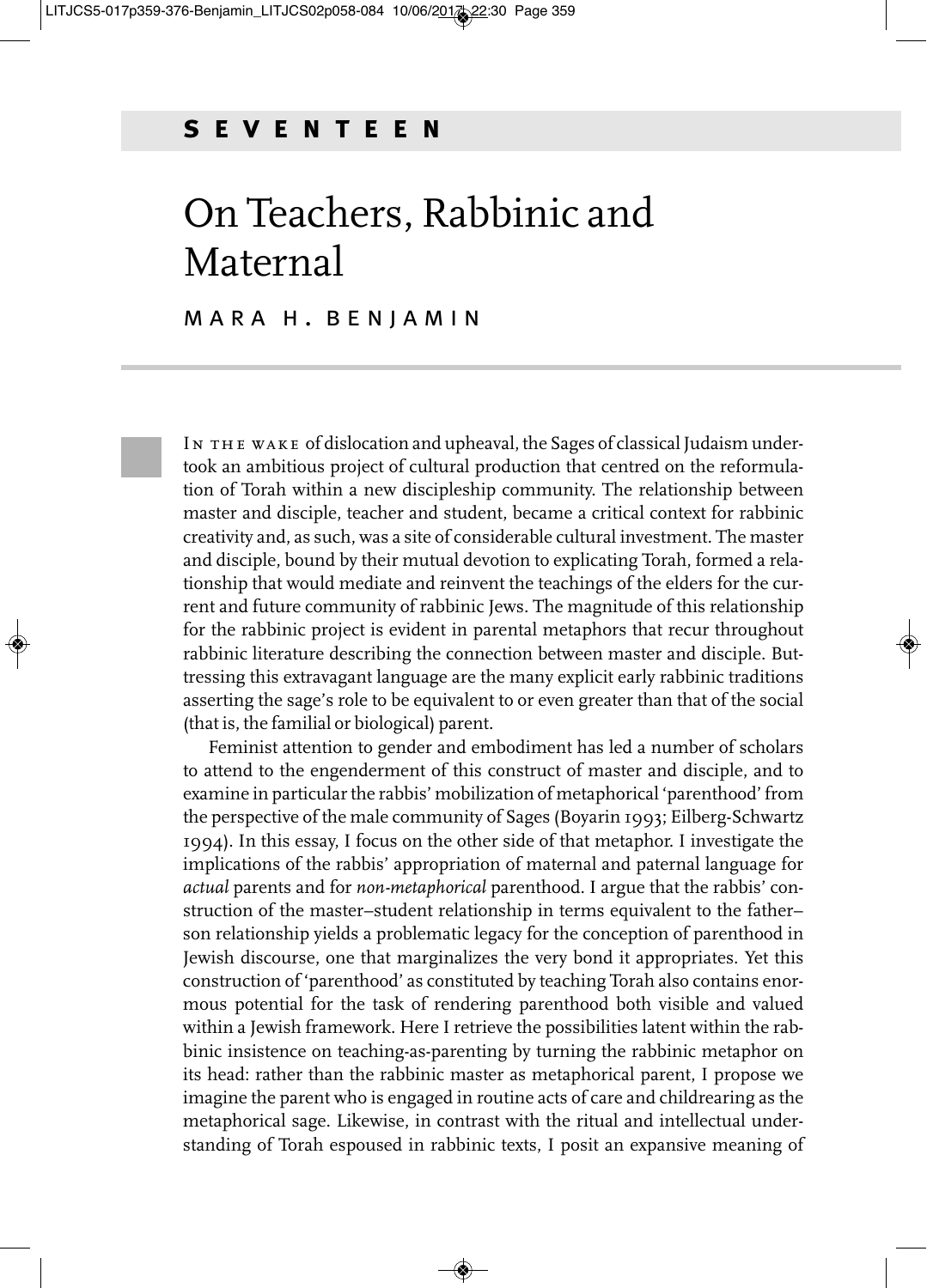'Torah' that is grasped and transmitted in the quotidian work of caring for young children.

To make such an assertion is to claim that the repetitive, daily tasks of child-rearing constitute a kind of teaching that undergirds, and perhaps even constitutes, the transmission of Torah. In my constructive proposal, I use the gender-neutral or gender-inclusive term 'parents' to speak about the potential participants in relationships of daily care and teaching. But such a term does not suit the highly gendered rabbinic texts that I treat below, nor does it do justice to the fact that, for centuries, this kind of work was (and largely remains, even in the United States) the domain of women. <sup>1</sup> Thus I speak primarily of 'maternal teaching' and 'maternal work'. I do not use this language prescriptively, nor do I wish to reinscribe women's relegation to the role of 'primary' childcare provider. Instead, I wish to revalue and examine a possible meaning of the daily care for children in which, in general, mothers and not fathers, or at least women and not men, have engaged. I will suggest that a full encounter with Torah, for men and women, can best be achieved by means of relationships of response and responsibility, the paradigmatic embodiment of which occurs in quotidian parental care. As such, this caregiving work should be reintegrated into the very meaning of Torah itself.

This endeavour participates in the ongoing effort among feminists to continue to transform Judaism's patriarchal foundations and so create new possibilities for a humane and inclusive future. It is striking that the key theological texts of Jewish feminism (Adler 1998; Plaskow 1991), which made possible the scholarly attention to gender in rabbinic culture on which I build, have largely ignored maternal questions. I seek to introduce the maternal as a question for Jewish feminist thought. I build on this intellectual movement to document the parallel and intersecting traditions of women and other non-elite groups that have always existed alongside normative Judaism as transmitted by authorized figures (Boustan, Kosansky, and Rustow 2011; Sered 1992; Weissler 1998). As Sered has argued, the authority of texts in normative Judaism means that 'the anthropology of Jewish women is the anthropology of women who stand in relationship of some sort (worshipful, antagonistic, creative) to Jewish texts. The anthropological challenge, as I see it, is to explore the nature of that relationship' (Sered 1995: 216).

The challenge Sered has articulated belongs no less to the realm of Jewish theology and thought than it does to the realm of anthropology. Here I neither dispense with traditional Jewish texts and thought nor seek simply to expand the androcentric tradition by giving it an egalitarian gloss for contemporary practitioners. Rather, I locate maternity as an area of experience through which traditional religious practices can be redefined . To do so, I critically examine and creatively reconstruct the textual traditions of normative Judaism, drawing on a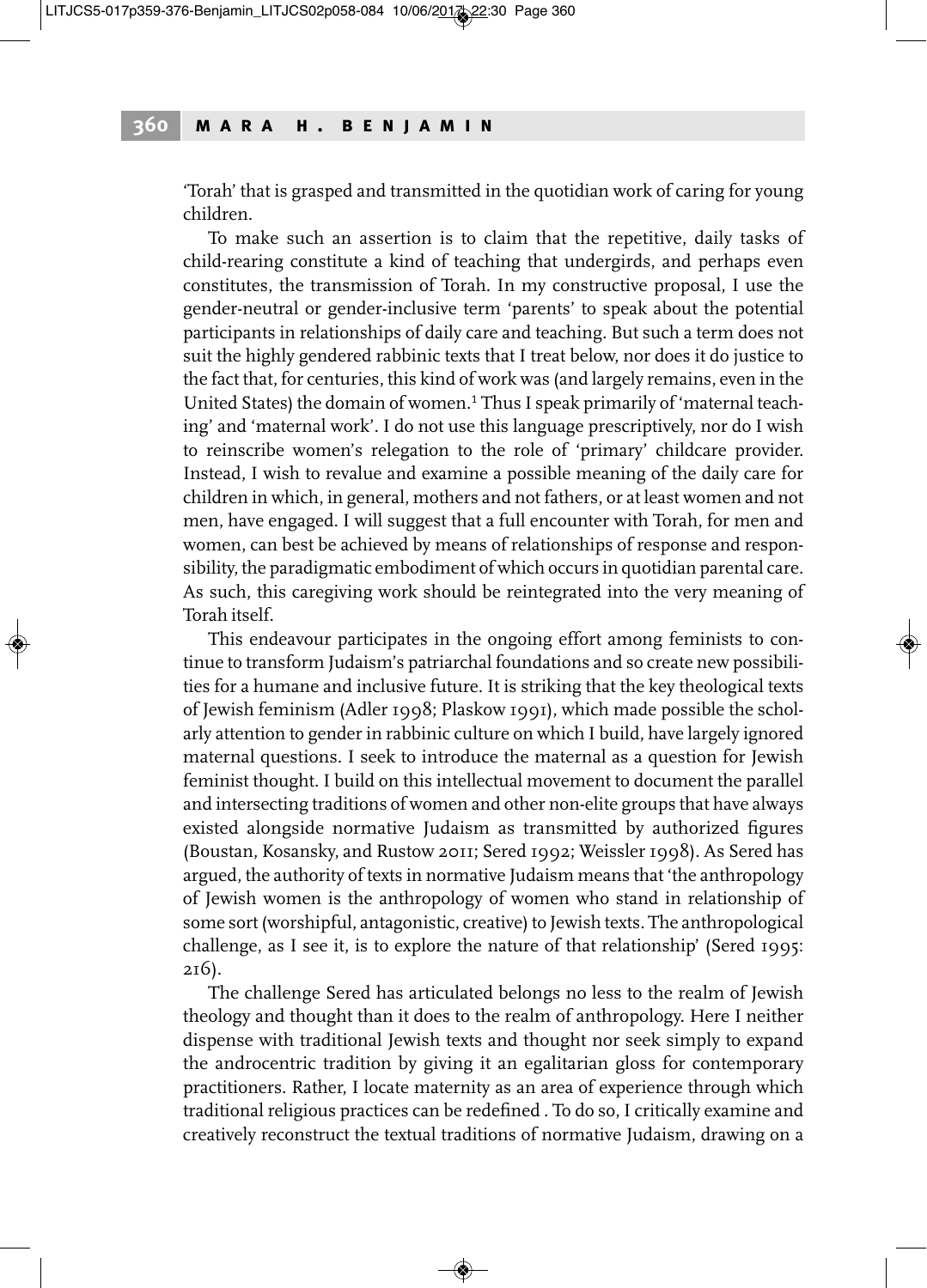hermeneutics of suspicion and of retrieval. My hope is that this double move will enable a ubiquitous but marginalized element of human experience to become available as a religiously relevant site.

Classical Judaism, in which later Jewish tradition located the sources for its normative practices, placed at its centre the figure of the teacher or sage (rabbi, *hakham*), the disciple, and the mutually binding activity of Torah study. While most contemporary scholars now recognize that the Sages were a politically marginal group with limited influence and little power in late antiquity (Schwartz 2001), their traditions nonetheless articulated the cultural logic of Torah study in powerful ways for later Jewish cultures.

Increasingly, scholars understand the practices of the Sages, particularly in the influential Babylonian community, as those of a semi- (or aspirationally) ascetic, homosocial discipleship community that stood in tension with women and the familial and worldly responsibilities marriage signified (Boyarin 1993; Diamond 2004; Fraade 1986; Satlow 2003; Schofer 2004). This tension emerged, in part, by virtue of the construction of the rabbinic circle as what Martin Jaffee has called 'a reconstruction of the parent–child relationship in a non-familial instructional setting'.In such a discipleship community, 'Teachers are not biologically the mothers or fathers, the grandparents, uncles, or aunts of their pupils, and they do not normally relate to their pupils as kin. But in a system of discipleship the teacher bears for each student a responsibility appropriate to that of kin—particularly the father or mother—or even replac[es] it.' This attempt to replace the pupil's social and familial upbringing intended to help disciples 'repattern' their habits of mind and action: 'whereas the child is formed through emulation of the adult kin, the disciple's task of emulation involves absorbing the teaching of a masterin such a way as to embody the master's own human achievement'. In the context of rabbinic Judaism, Jaffee argues, face-to-face transmission and mimetic learning were the ways in which the promise of 'Torah in the mouth' was to be realized. When successful, 'the Rabbinic Sage was Torah transformed into an embodied form of human being' (Jaffee 1997: 530, 541).

The rabbis' insistent use of paternal and parental metaphors to describe the relationship between sage and disciple testifies to this idea of the community of teachers and learners as the locus of proper socialization. Throughout tannaitic and amoraic literature, we find the claim that the master is the 'true' parent of the disciple. The 'natural' father merely gives the raw material for life, whereas the master gives this creation its form and brings it to its ultimate purpose: Torah.

In keeping with this ethos, the Sages utilize the appearances of 'father' and 'son' in the biblical text as locutions for the rabbinic master and his disciple. To choose but one example from *Sifrei* on Deuteronomy ('Va'ethanan' 34):

'Your children' [Deut. 11: 19]: these are your pupils. And thus you find that pupils are always called sons, as it says, 'And the sons of the prophets that were in the house went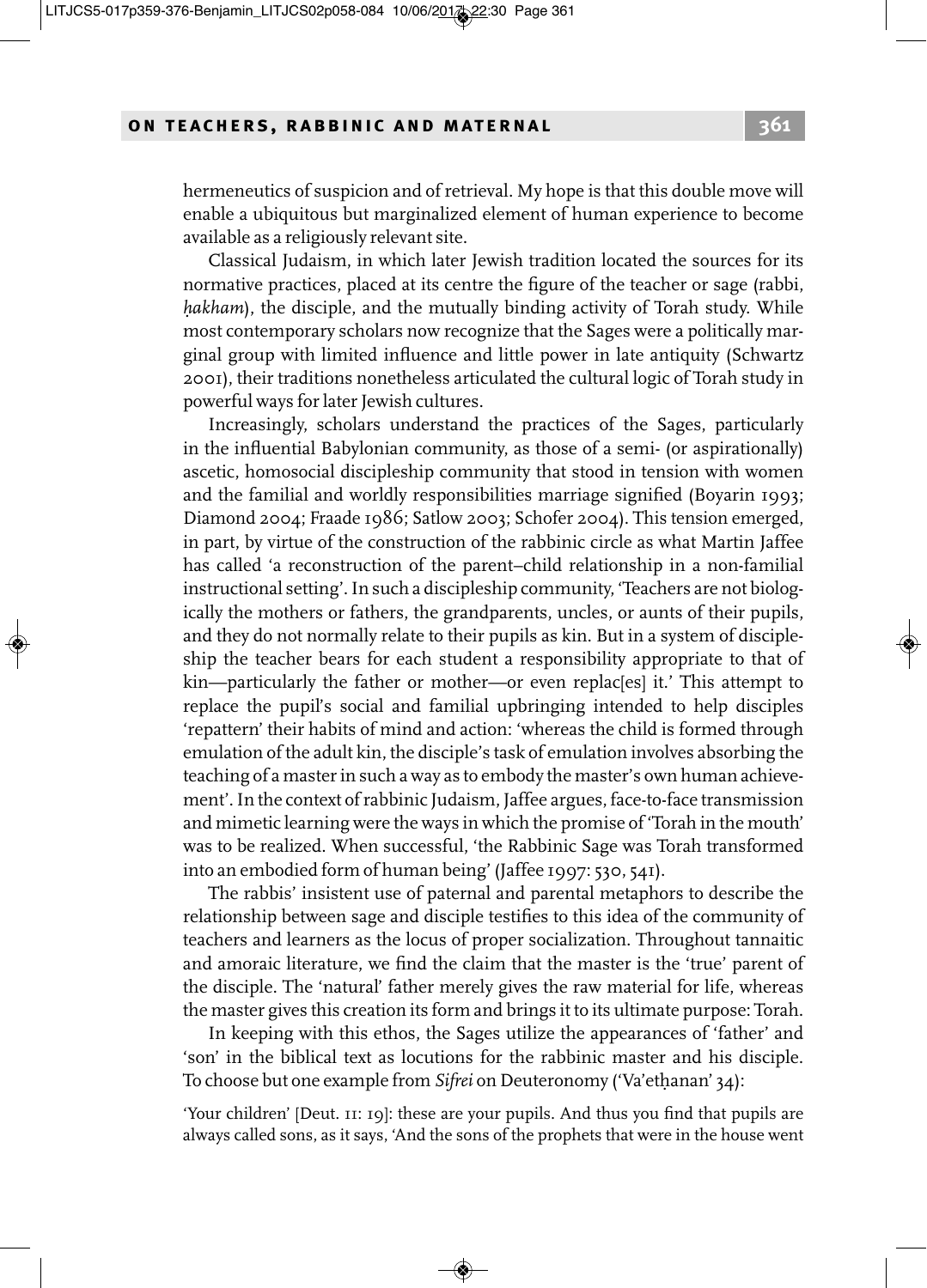out to Elisha' [2 Kgs 2: 3]. Were these the prophets' sons? [No!] They were their pupils! From this we know that pupils are called sons. . . . and just as pupils are called 'sons', so the master is called 'father'.<sup>2</sup>

When the biblical text speaks of 'children' (or, perhaps, only of sons, *beneikhem*), the *Sifrei* insists that it is referring to students, a pattern that recurs throughout this midrashic interpretation of Deuteronomy (Fraade 1991: 77). Such a text exerts virtually no exegetical effort to claim that the biblical text 'really' speaks about the sage and his disciple rather than about children and fathers; so too with many other midrashic transformations, whereby biblical bloodlines become lines of metaphorical, that is, spiritual or intellectual, 'kinship'.<sup>3</sup>

The dominant metaphor in such texts is that of the father. Yet at times the Sages also lay claim to metaphorical motherhood, as in Tosefta *Horayot* 2: 7: 'He who teaches his fellow Mishnah is considered to have conceived him, formed [*rokmo*] him, and brought him into the world.' The master of Torah lays claim to quintessentially maternal activities, evoking the physical dimension of 'knitting together' the foetus in the womb along with giving birth, in a discipleship community that systematically excluded actual women. <sup>4</sup> Likewise, *Song of Songs Rabbah* (on S. of S. 4: 5, 'Your breasts are like two fawns | Twins of a gazelle, browsing among the lilies') reads:

Just as these breasts are the splendour and glory of a woman, so too Moses and Aaron are the splendour and glory of Israel . . . Just as these breasts are full of milk, Moses and Aaron fill Israel with Torah. And just as with these breasts, all that a woman eats, the baby eats and nurses from them, so too all of the Torah that Moses learned he taught to Aaron. This is what is meant by 'Moses told Aaron all of the words of God'. (Exod. 4: 28)

Women's breasts, beautiful and life-sustaining, capable of a unique alchemy by which ordinary food is transmuted into nurturing milk, serve here as a metaphor for Torah and its transmission to the people of Israel. For the rabbis who produced such an image, the homosocial *beit midrash* held just such a dual capacity: pulsing with eros and sustaining culture and life in the face of exile and dispersion. 5

Such a privileging of metaphorical fatherhood and motherhood over social or biological parenthood occurs in a wide variety of cultures and literatures. Most familiar from philosophical discourse is the figure of the man, in Plato's *Symposium*, whose soul is divine and who therefore gives birth to immortal beauty. 'Everyone', Diotima declaims, 'would prefer to have children like that rather than human ones' (Plato 2003: 209*d*). The male philosopher (or, in some later incarnations, artist) is the creator whose intellectual generativity surpasses women's merely physical generativity. As Rachel Bowlby writes of this trope of metaphorical offspring, 'what is desirable is a form of parenthood that exceeds—and thereby demotes—the physical reproduction of ordinary mortals. The creative person generates babies that are so much better than the ones that appear in everyday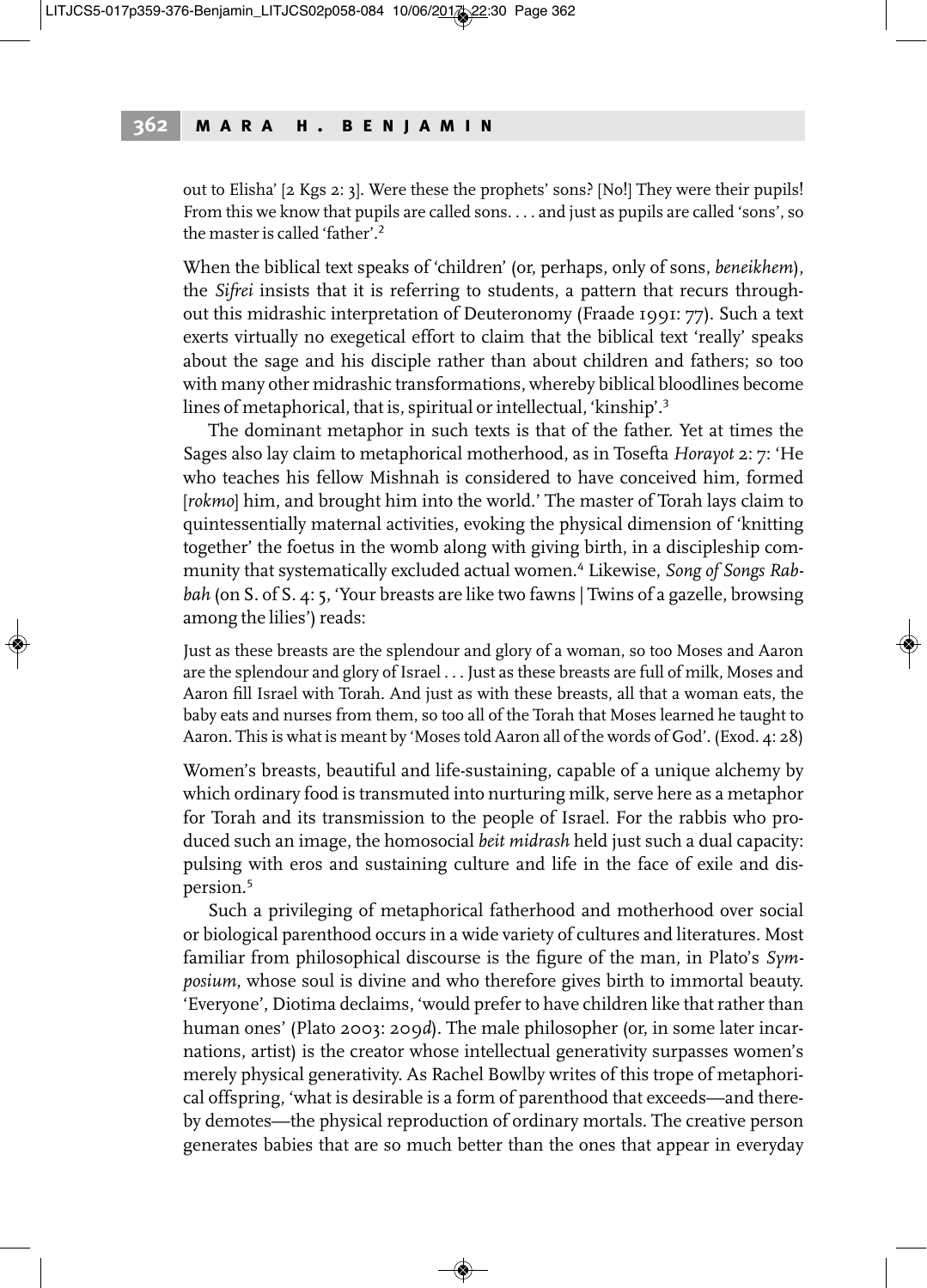life; but babies is what he (or she) generates, and a parent, intellectual rather than bodily, is what the makeris, in relation to his or her creative productions' (Bowlby 2013:11–12).In the rabbinic context, this trope finds expression in a wide range of texts, in which, Boyarin asserts, 'the production of spiritual children, those who will follow in the moral and religious ways of the parent, is claimed . . . as more important than the production of biological children' (Boyarin 1993: 217).

As powerful as this trope is in Western thought, the rabbinic construct differs from the Platonic example in one key respect: the 'children' to which the rabbinic sage lays parental claim are not ideas but actual people; they are students of the Sages. Plato's Socrates can essentially dispense with the biological or social family: a child, after all, can never be transformed into an idea. By contrast, the rabbinic sage will constantly engage the family—the familial son will always be a potential *talmid* in the rabbinic circle. The Sages' constructions of their own communities of scholars were, by and large, only *symbolically* distinct; practically, they lived, met with each other, and conversed within normal families, spaces, and communities even as they counselled symbolic separation from familial life and the porous, vulnerable body (Baker 2002; Hezser 1997; Schofer 2010; Sivertsev 2005). Likewise, they did not posit that cultural reproduction could entirely displace biological reproduction; rather, each was to exist alongside the other, and the former would serve as the telos of the latter (Alexander 2013: 185; Schofer 2004: 83). The rabbinic sage, standing in relative proximity to the social parent, would thus necessarily compete with him for the title of 'father'.

The language of metaphorical fatherhood for the rabbinic master could thus produce only a pale rendering of actual fatherhood and barely a sketch of motherhood. In their haste to replace him with the rabbinic sage, the Sages circumvented the familial father. Rather than elevating the prestige of the father and the birth-giving mother, the construct in fact diminishes, even undermines, the familial parents. <sup>6</sup> The father would be judged successful only to the extent that he could replicate or mimic the sage's identity within the family. The complementary cultural construct of the rabbinic sage as father, then, is the construct of the lay paterfamilias as would-be sage, the father who will ritually teach his sons Torah so as to mimetically reproduce the Torah learning of the sage with his disciples.

Elizabeth Shanks Alexander argues that the *locus classicus* for the talmudic delineation of paternal responsibility should be read as an endeavour to make some aspects of the Sages' practice available to laymen. Tosefta *Kidushin* 1: 11 states:

Our Rabbis taught: A father is obligated to his son [*ha'av h. ayav bivno*]: to circumcise him, to redeem him [if he is a firstborn], to teach him Torah, to find him a wife, and to teach him a craft. 7

This Tosefta forms the basis for the amoraic discussion of a father's obligations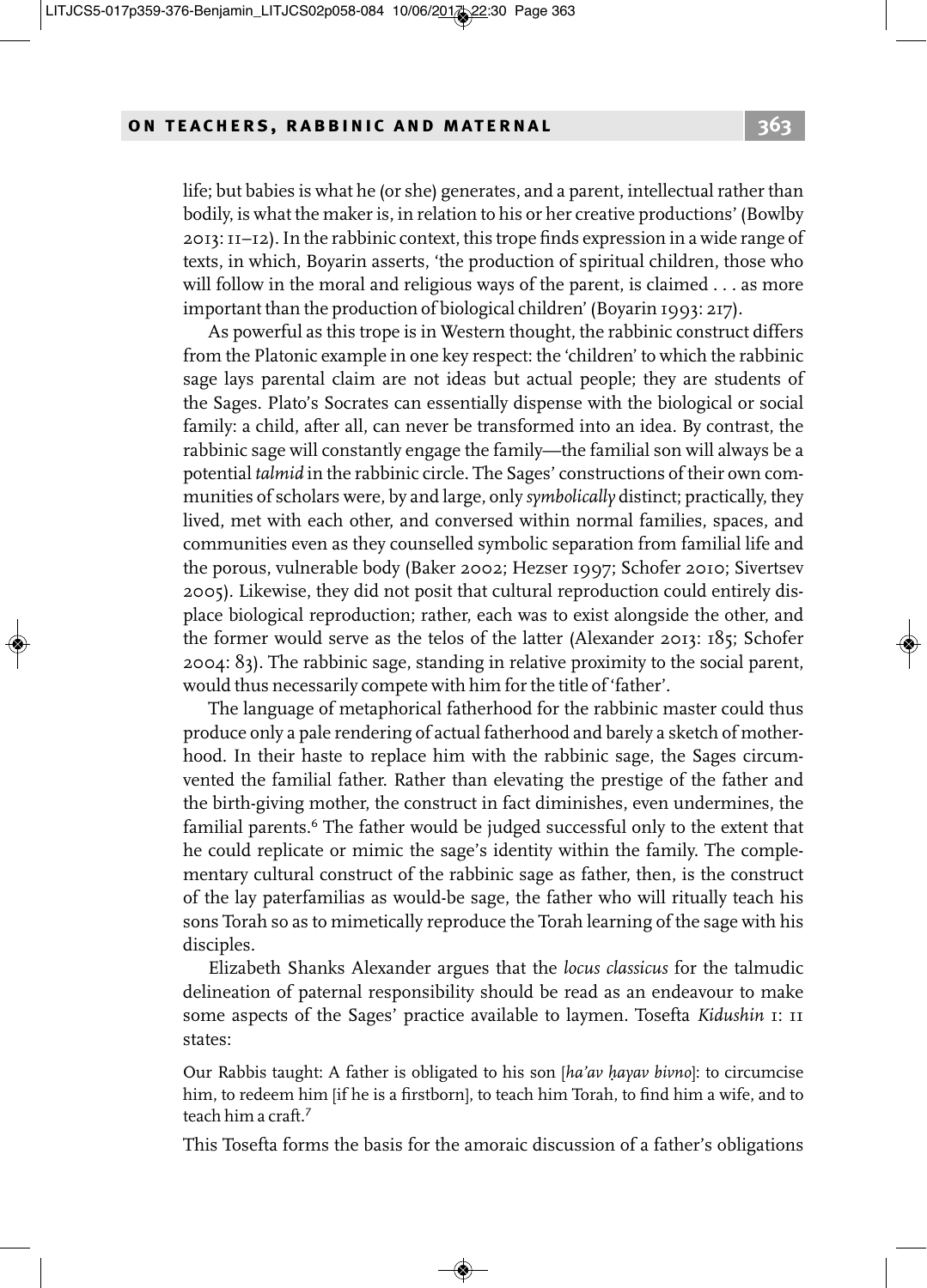towards his son (BT *Kid.* 29*a*), presenting, in the order of a boy's developmental stages, the paternal tasks necessary to ensure the son's participation in and replication of the covenantal community. Alternatively, this delineation of the father's responsibility to his son centres on the cultivation of the social, intellectual, and economic skills the son would need in order for the covenantal community to replicate itself. In either case, the gender-specificity of this text cannot be erased: it concerns *fathers*, not parents, and *sons*, not children.

Alexander argues that the gender economy of this text reveals a broader vision in which the teaching of Torah in a lay context is constructed as a means forthe lay paterfamilias to replicate the (male) sage and his community (Alexander 2013: 184–8). Beyond the significant consequences for women encoded in this text, the major implication of the rabbinic claim to the role of spiritual, intellectual, and cultural paternity is that social, familial fatherhood is best accomplished when it consists in the work of teaching one's own child Torah. Thus fathers have a limited visibility in these texts; they provide the raw material for a child's conception and then train their sons in the ways of Torah, the premier example of which is teaching, or inculcating, Torah itself (Margalit 2004). Any further aspect of 'fatherhood' is evacuated and replaced with a pedagogical meaning, such that to be a father is to be, ideally, a teacher of Torah. The construction of paternity as exemplified by teaching sons Torah is, thus, the complement of the claim of the sage as father. Taken together, these two constructs produce the critical homology between 'fathering' and 'teaching' that Blidstein (1975) describes as an axiological structure in rabbinic texts. Fathers are legible only as (and to the extent that they are) teachers of Torah, inculcators of children into a cultural system.

The intellectual, textual, and practical legacy of this conceptual world is as problematic for mothers as it is for fathers. The Talmud contains nothing comparable to the list of paternal obligations in BT *Kidushin* 29*a* for the mother. Even the most quintessential of the biological mother's roles—breastfeeding her child—is explicitly named as a woman's obligation to her *husband*, not to her child (Mishnah *Ket.* 5: 5; see also Baumgarten 2007:119–54). Neither do we find a comparable normative statement on what daughters should be given or taught by parents of either gender. The system of parents and children here is a male economy of fathers and sons, in which the only truly visible *bayit* (home) is the symbolic one, that is, the *beit midrash*.

Moreover, the particular social roles and responsibilities of rabbinic culture yield, in BT *Kidushin* 29*a*, a limited sense of the specific *kind* of teaching that is visible in its construction of the halakhic obligations of fathering. Teaching here is visible only insofar as it is directly linked to and responsible for a culturally valued activity: knowledge of Torah. As Natan Margalit argues, this text 'is not interested in the day-to-day nurturing, the feeding and clothing of the child, but, rather, it is concerned with what Lawrence Hoffman has labelled the "covenantal obligations"' (Margalit 2004: 310, quoting Hoffman 1996: 80–1). Absent are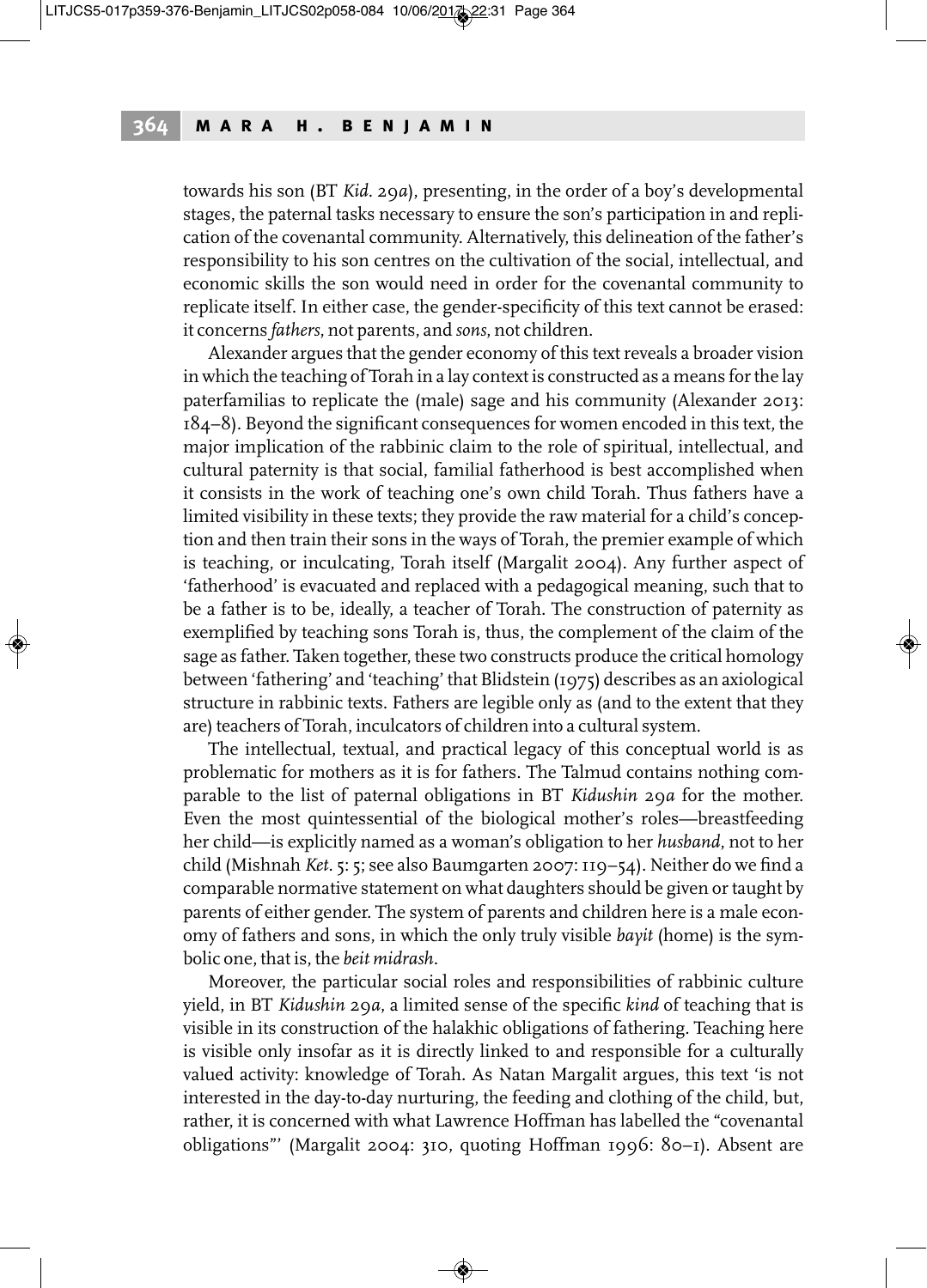the repetitive, daily labours of childrearing, of raising a child from infancy to the point at which he can be schooled and taught Torah, married off, or trained in a trade. That is, the text of BT *Kidushin* 29*a* imagines a boy who has already been born, cared for, and sustained in the variety of material ways necessary for the culturally valued activities of Torah, marriage, and work to be eventually available to him as an adult. It does not imagine the woman or women who have gestated, fed, and cared for him—nor, of course, the daughter, who will never be formally accepted into the covenantal community.<sup>8</sup>

A short discussion in BT *Sukah* 28*b* exemplifies this rabbinic occlusion of maternal work precisely by gesturing briefly towards it. Mishnah *Sukah* 2: 8 speaks of 'a minor [*katan*] who does not need his mother' as being obligated in the *mitsvah* of sukkah. The discussion in the *gemara* reads as follows:

*A minor who does not need his mother*, etc. . . . The school of R. Jannai says, One whose mother does not have to wipe him when he relieves himself. R. Simeon says: One who, when sleeping does not [awake] call[ing] his mother. But do not older children also call their mother? Rather, one who awakes from his sleep and does not call 'Mommy! Mommy!'

The charm of this text lies in its evocation, across so many hundreds of years, of the daily, familiar, and at times tedious duties of childcare. The editors of this text recognize and mention these moments, but then quickly dispense with them in order to concentrate on the halakhic issue at hand: the point at which a minor male child becomes obligated to dwell in the sukkah. Maternal activity, the daily care of young children, is assumed, but remains in the background; paternal activity is commanded, and thus enjoys a religious imprimatur—but only, as I have suggested above, to the extent that it produces a new member of the community of sages.

In this literature, and the practices to which it is linked, women are clearly *expected* to perform much of the cleaning, soothing, feeding, and other duties that comprise the bulk of childrearing. But these 'maternal' obligations, when they are visible within the rabbinic corpus at all, are—as with breastfeeding—conceived as duties to the male head of house. The line between mother and child cannot be drawn directly, for rabbinic texts cannot conceive of mothers directly participating in the economy of cultural transmission. Only men, not women, are teachers; fathers are 'fathers' only insofar as they are 'teachers'; and only the rabbinic ideal of Torah, not what Adrienne Rich called 'the small, routine chores of socializing a human being' (1986: 33), is the stuff of teaching.<sup>9</sup>

The limitations of the rabbinic constructs of the father as teacher and the teacher as 'father' (and 'mother') are clear: the rabbis defined fatherhood narrowly, as the ritual teaching of Torah and the discharging of covenantal duties associated with upholding the community of rabbis; and Sages engage in 'fatherly'relationships with disciples only in this metaphorical and narrow sense.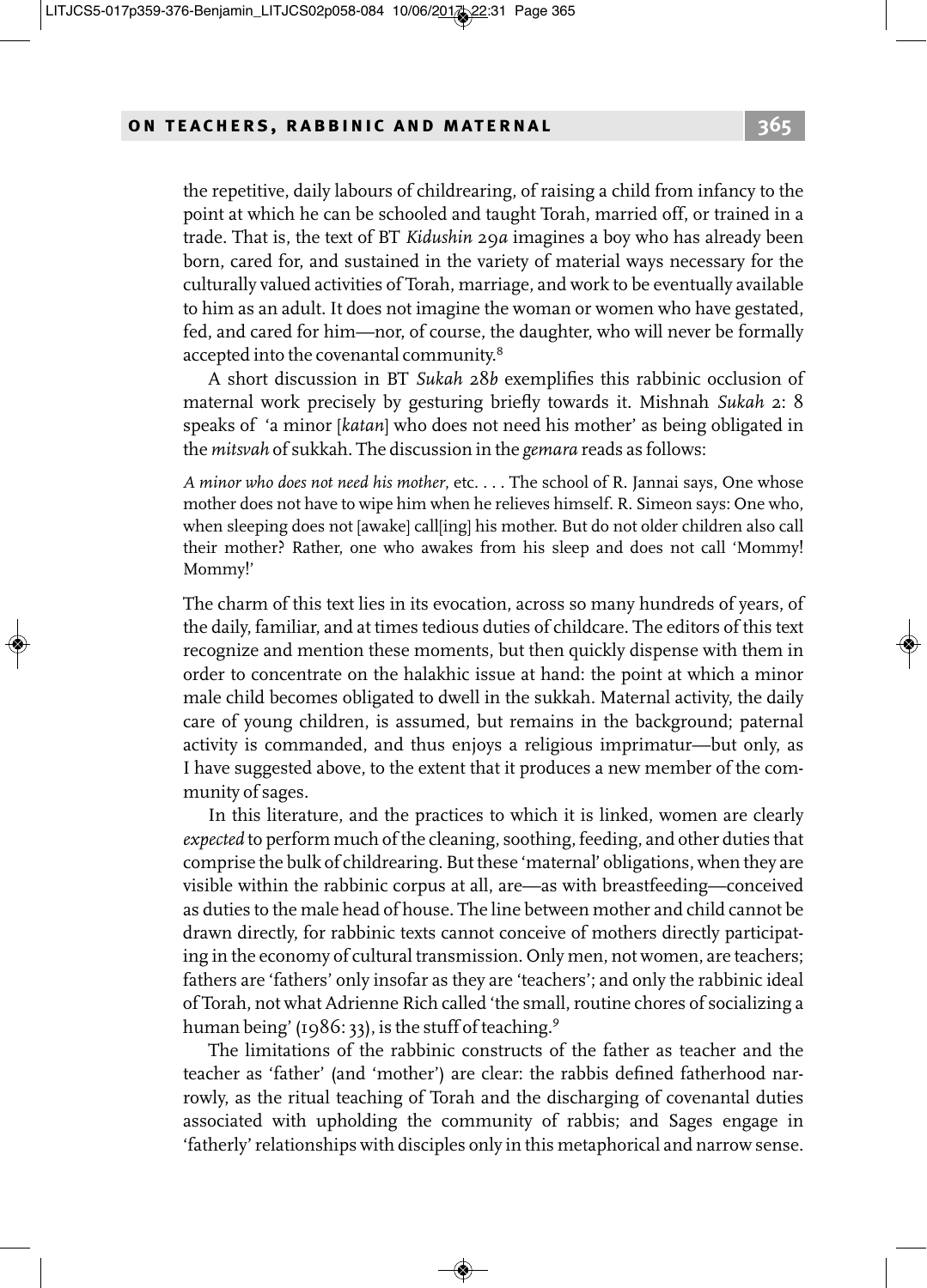Other parental work—gestation and feeding, nose-wiping and tear-drying—is not conceptualized as religiously or culturally meaningful. The work of childrearing typically associated with female actors is absent from normative descriptions of parental responsibility, except through metaphorical appropriations. Certainly, none of the texts we have encountered could imagine the daily, repetitive work of caring for a small child as teaching at all, let alone as the teaching of Torah.

Let me now reverse the foreground and background in this discourse. What happens if, rather than seeing the father as mimicking the Sages in a discipleship relationship with his sons, we include mothers, and see *both* parents, with all the varied skills they possess, as teachers? Can we imagine the mother as the master, and what she teaches as not only Torah in the narrow sense, conceived as a discrete ritual or intellectual activity, but rather in its broadest sense, as a capacious body of knowledge that children absorb? Could this latter, expansive sense of what the maternal sage teaches be called Torah? These are the possibilities to which I now turn.

Maternal work at its most basic involves substantive social and dispositional, cultural, intellectual, and existential teaching. It is, more often than not, implicit rather than explicit, the work of modelling rather than of verbal instruction. It involves a host of skills: how to tie one's shoes or blow one's nose, interact with others, recover from disappointment, know what is worthy in life, in what ways the world can be trusted, and so on. This is not to say that an infant comes into the world a *tabula rasa*, but rather that hospitable circumstances permit its inherent capabilities to flourish. While we debate endlessly about how learning is best accomplished and what constitutes successful learning, it is clear that from the moment we are born we gain experience of the world, and our innate capacities are thereby transformed into reliable knowledge and skills. It is not only, or initially, the world at large that is our primary 'teacher'. Rather, it is a small number of other figures who accompany us on this journey—for longer or shorter periods, and with greater or lesser patience, skill, and interest in guiding us. In many cultures and for many centuries, this is what has defined mothering, the quotidian, repetitive work that mediates the world during the formative years of life: wiping bottoms and answering insistent cries in the middle of the night.

This labour is not usually thought of as 'teaching' per se. But viewing mundane childrearing tasks through this lens allows us to understand a fundamental aspect of human society and to see the vital role it plays in Jewish religious life. Describing maternal caregiving as teaching in its broadest sense requires us to acknowledge that the actors who perform these tasks are teachers, and to relinquish the intellectual habit ofreducing such activities to 'maternal instinct'. Feeding an infant, to take one example, cannot be fully comprehended if it is seen merely as an evolutionarily determined, instinctual means to ensure the child's continued survival and growth. It is an activity that inextricably teaches the fact of responsive presence, and the primary experiences of hunger and satiety. This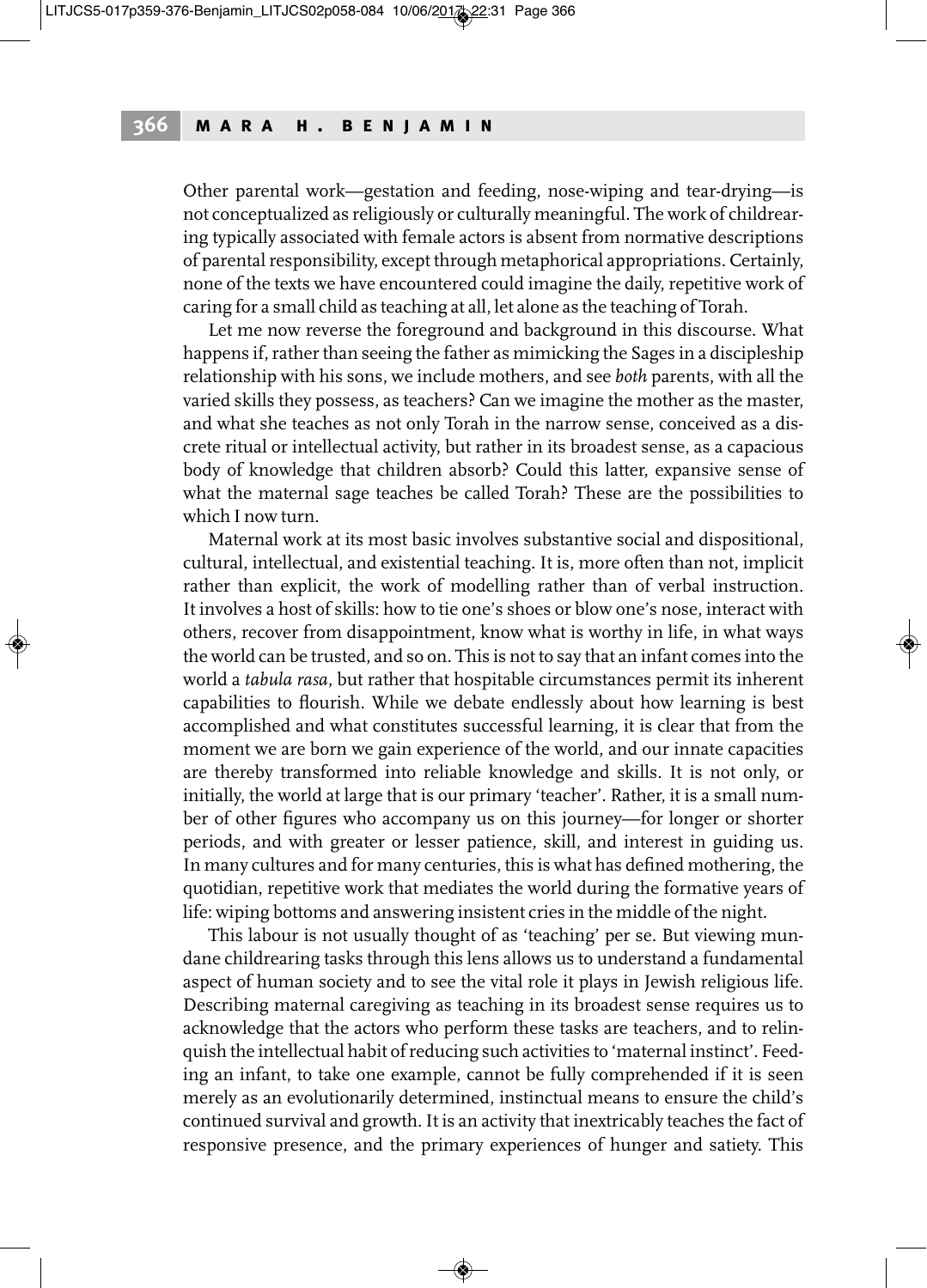form of instruction is not merely preparatory, to be surpassed by more 'mature' lessons, but rather forms the entire substructure of the interior world each of us inhabits thereafter (Traina 2011). It is a matter of teaching an infant how to be a human being.

The responsibility for teaching these lessons has been, for centuries, that of mothers. It begins in embodied intimacy, in a sustained attention to the physical body of the child. The language of the body is each person's first language: years before the mouth can utter words, the body speaks a more primal language, composed of tears, grunts, movements, sensitive spots, gurgles, softness, smells, warm skin, raised or drooping eyelids. As infants, we depend on being met by someone who can decode it and answer back in this language: with skin, cooing, sing-song, an open gaze. To become a teacher in this language, long forgotten or buried by the time one reaches adulthood, is also to become a learner, aware of the body's power and its precedence over all other kinds of experience of the world. The physical intimacy that is the most elemental substance of maternal teaching engenders a deep knowledge, a familiarity that is not mastery but rather the constant surprise of difference and strangeness within the familiar. Out of palpable closeness comes the possibility of recognizing the subtle but sudden change in gait or expression or shape of the face, that is, of noticing the gap between expectation and present reality.<sup>10</sup>

The daily fare of maternal struggle is being caught in between a deep familiarity and a deep division between child and parent. The fantasy embedded in the concept of 'reproduction'—that a child replicates the parent; that it is a 'product' identical in kind to its progenitor—does not admit the knowledge that children come into the world not as miniature versions of the parents, nor as the simple result of genetically determined factors, but as unique humans. They are neither empty slates nor an unformed mass of clay waiting to be shaped. Maternal teaching faces, gladly or not, the *otherness* of the child.

The daily duties of the mother demand a different attitude towards one's child from those put forward in rabbinic discourse, which aims for the cultivation and replication of the figure of the sage. The rabbis' appropriation of familial language adapted the authority the priesthood once enjoyed to a new social form. Boyarin argues:

The signifier of biological filiation has a strong anchoring in the values of the culture.As such, the rabbinic mantle should have passed from father to son, as does the crown of priesthood. But it doesn't, at least not in any straightforward way. On the one hand, the Rabbis have created a sort of meritocracy to replace the religious aristocracy that the Bible ordains. Filiation is no longer from father to son but from teacher to disciple . . . But the desire that genetic replicability be homologous with pedagogical replicability persists. (Boyarin 1993: 208)

The rabbis were caught, in this account, in the tension between their 'desire on the one hand to pass on the mantle of Torah from father to son and the anxiety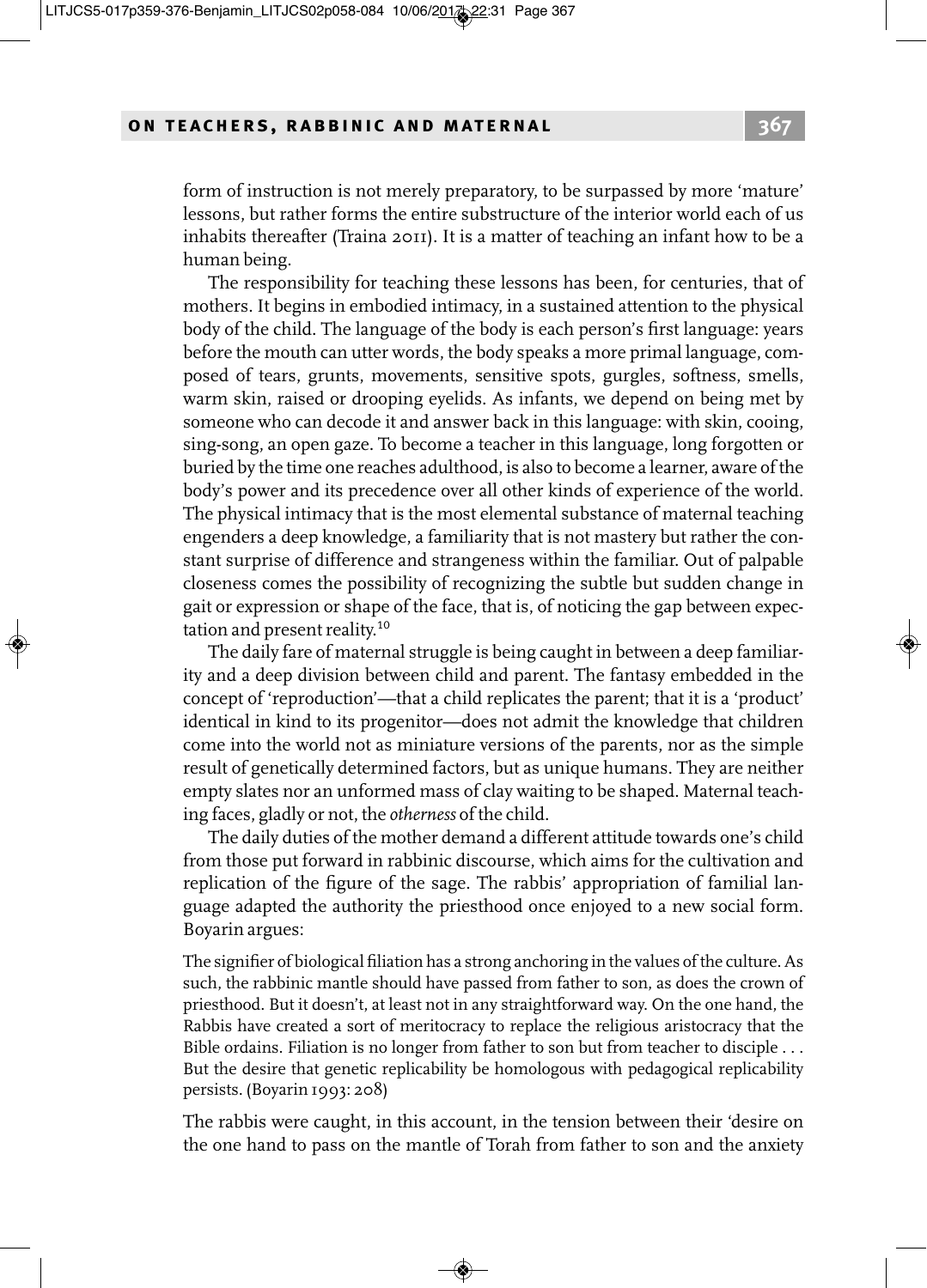that, in a profound sense, *people do not reproduce each other*' (Boyarin 1993: 208,  $210 - 11$ ).

Paradoxically, perhaps, the context of intimate familiarity and involvement with one's child makes clear the great extent to which 'genetic replicability' is a fantasy. As Boyarin has demonstrated, 'paternity' (biological or intellectual) serves as rabbinic shorthand for identity and replicability. But the actual work of attending to one's children constantly demands confrontation with the unexpected and unfamiliar in a creature one may have anticipated would be the familiar 'product' of the self. The task of biological parents is to surrender the fantasy that their children are extensions of themselves. <sup>11</sup> Thus, to the extent that the rabbinic ambition of replicability is modelled on biological paternity, it is an ambition grounded in a fantasy that the daily work of childrearing erodes. Against this paternal conception of teaching as simply transmitting or replicating what has come before, I argue that maternal teaching acknowledges a child's temperament, abilities, and disposition as unpredictable and unique.

Recognition of this otherness means a reorientation of what we understand teaching to be. Rather than conceiving of it as primarily concerned with inculcating norms or values, the maternal instruction I propose tolerates (and perhaps occasionally embraces) the difference between the (adult) self and the (young) other. Hence parents' success as teachers depends on the degree to which they recognize the impossibility and ultimate undesirability of shaping the child, or the student, in their own image. It accepts the constant erosion and reconstitution of the very self who is the teacher. <sup>12</sup>Adrienne Rich thus argues:

Most of the literature of infant care and psychology has assumed that the process toward individuation is essentially the *child's* drama, played out against and with a parent or parents who are, for better or worse, givens. Nothing could have prepared me for the realization that I was a mother, one of those givens, *when I knew I was still in a state of uncreation myself*. (Rich 1986:17; emphasis added)

Paradoxically, it is precisely the parent's openness to being taught by the work of parenting that renders childrearing perhaps the most intimate form of instruction.

A practice in which teaching does not demand detachment from but rather embrace of the body; in which the pupil retains her otherness and does not need to become a replica of the instructor; in which the teacher herself is destabilized and reconstituted—can this be thought of as 'Torah'? In this final section, I use a hermeneutics of retrieval to suggest how some of these possibilities can be wrested from an androcentric tradition. I do not claim to recover a forgotten or suppressed consciousness of Jewish women's experience from centuries past; the scarcity of women's writings and the participation of those writings that do exist in the structures of androcentric Judaism (Tiktiner 2008; Weissler 1998) would necessarily render such a claim untenable. Rather, I wish to unearth from patriarchal frameworks a trope present in biblical and midrashic sources that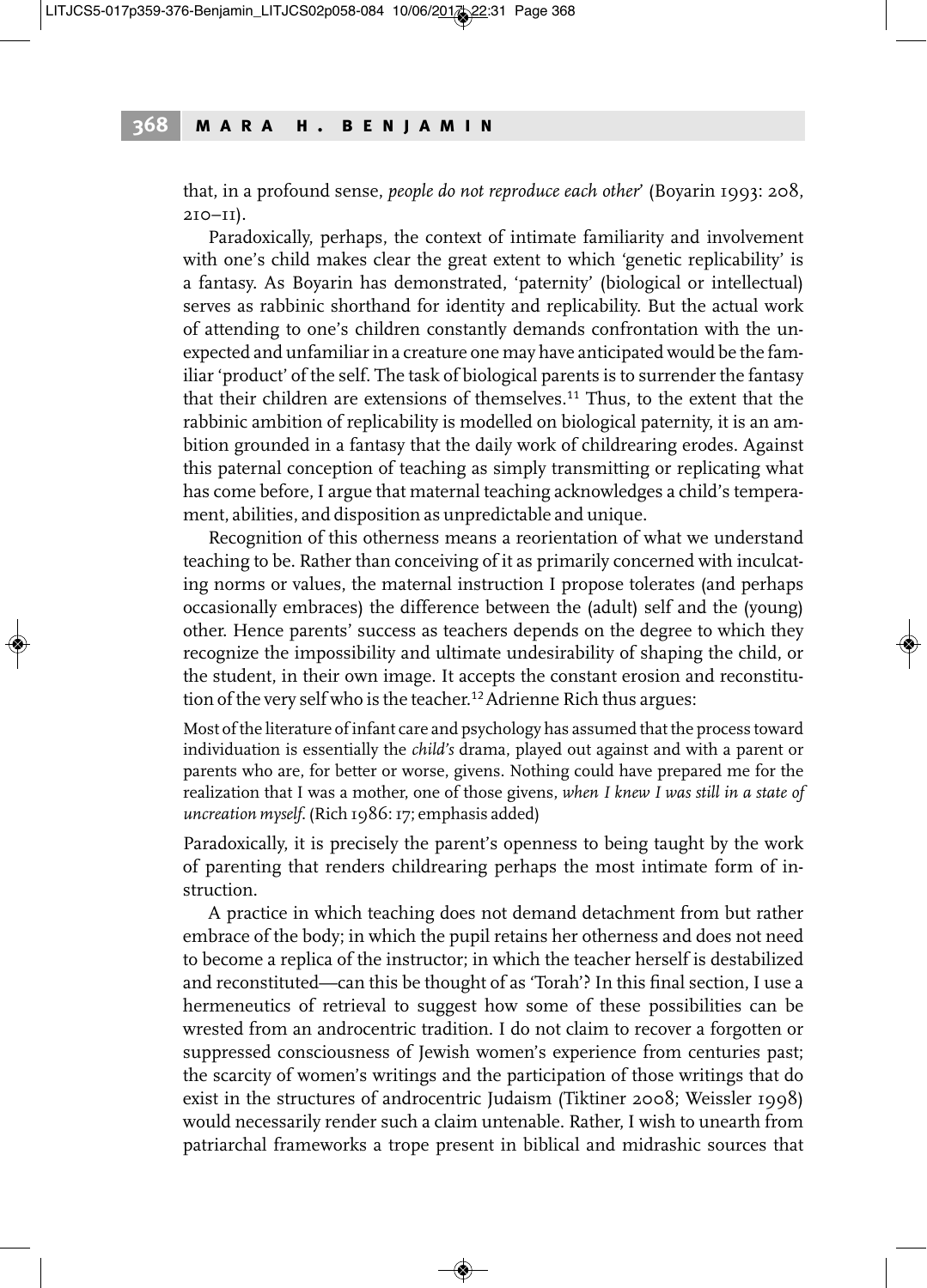imagines childrearing as both maternal work *and* as Torah (Jacobowitz 2010). The most expansive notion of teaching, according to these sources, begins by attending to the basic physical needs of a dependent child.

In contrast to the powerful rhetoric in the books of the prophets (especially Deutero- or Trito-Isaiah), according to which God is depicted as Mother Zion carrying, labouring, birthing, nursing, dandling, and comforting her child Israel —pentateuchal passages do not explicitly name or imagine God in maternal terms (on maternal divine imagery, see Brettler 1998: 115–18; Gruber 1992). Yet, as Ilana Pardes has documented, in God's bringing the people of Israel out of Egypt, feeding them, and giving them instruction (Torah), we find a complex and rich relationship drawn in 'maternal' terms (Pardes 2000). The pentateuchal narrative, Pardes argues, yields a nuanced portrait of maternal teaching. Against the narrow strand of rabbinic thought in which parenthood can be mobilized only within the rabbinic circle of masters and disciples, this reading suggests an alternative set of images of a God who feeds and cares for the people of Israel in material ways and on a daily basis, not distinguishing sons from daughters. These sources offer the possibility of claiming maternal work as the very essence of Torah.

As Pardes has shown, birth is a powerful metaphor for the generation of nations, including the biblical nation of Israel, from the narrative of its passage from slavery in Egypt through the desert to Sinai and beyond (Pardes 2000: 16). The narrative of Exodus suggests the process of childbirth: the plagues, coming wave upon wave, with momentary reprieve between each one, recall labour contractions; the passage through the 'narrow [*tsa'ar*] straits' of Egypt and the Sea of Reeds evoke the breaking of the waters and the journey through the birth canal (Pardes 2000: 28). If these allusions are not clear from the pentateuchal text itself, the Prophets and later midrashic literature make the parallel explicit, depicting God alternately as midwife or as nursing mother. We see such readings in Ezekiel's narrative of the care of the bloody newborn (Ezek. 16) and in the midrashic comment on Deuteronomy 4: 34 ('Has God ever ventured to go and take himself one nation from the midst of [*mikerev*] another?'): 'What is the force of one nation from the midst of [from the innards [*kerev*] of] another nation? Like a person who extracts a foetus from the bowels of the mother animal, God brought Israel out of Egypt' (*Yalkut shimoni* 5: 91-2 (*piskah* 828)).<sup>13</sup>

But childbirth is merely the first episode in the long process of childrearing. Beyond the narratives of redemption in terms of childbirth, the more important texts for our purposes are those that continue the metaphor, seeing in the stories of Israel in the desert the sometimes tedious and burdensome, sometimes delightful, work of childrearing. I focus here on but one aspect of this care: the manna with which God fed Israel, which one midrashic tradition likens to mother's milk (others compare it to water and bread: see Marcus 1996; Rosenblum 2010: 58–63; Vermes 1975).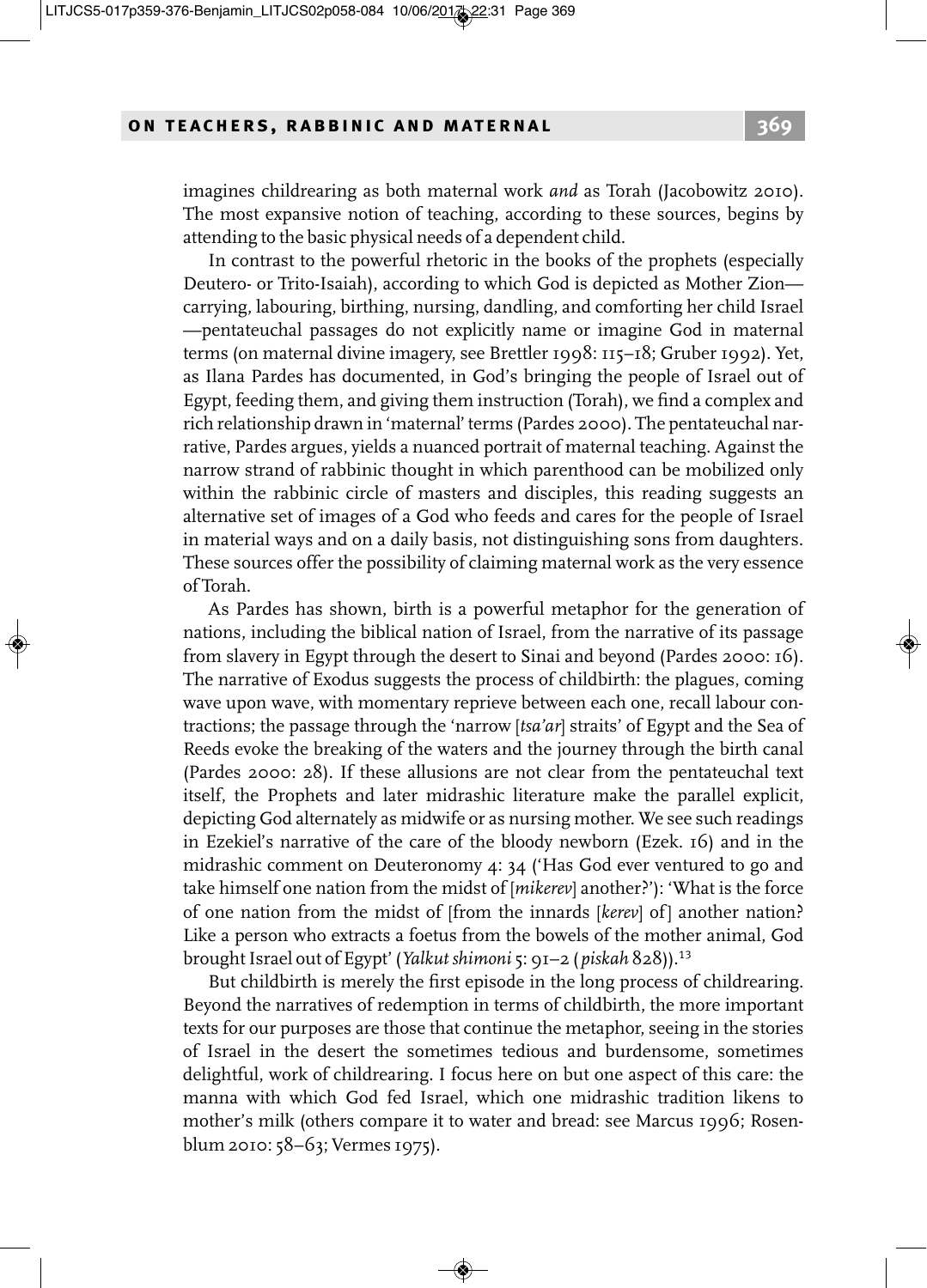Manna is the first food the Israelites consume after their birth, as it were, as a nation. No wonder the *midrash* likens it to the mother's 'milk', as in BT *Yoma* 75*a*:

'And the taste of it was the taste of a cake [*leshad*] baked with oil' (Num. 11: 8). Rabbi Abbahu said: 'Read not cake [*leshad*], but breast [*shad*].' Hence, just as an infant, whenever he touches the breast, finds many flavours in it, so it was with manna. Whenever Israel ate it, they found many flavours in it.

A later (eleventh-century) tradition, building on the same wordplay between *leshad* (cake) and *shad* (breast), reads this form of nourishment as the paradigm for all other food:

Just as the breast [*shad*] in which the baby tastes all sweet things, so too was the manna to Israel. Just as the breast gives the primary food for the baby, and all other food is secondary, so too the manna was primary and all other food was secondary. (*Pesikta zutarta* on Num. 'Beha'alotekha')

Returning to Exodus itself with this image in mind, we see that manna offers Israel its first experience of divine instruction: 'And the Lord said to Moses: "I will rain down bread for you from the sky; and the people shall go out and gather each day that day's portion—that I may test them, to see whether they will follow My Torah or not"' (Exod. 16: 4). The 'Torah' (*torati*) referred to here—not to gather more, nor to go out on the sabbath—is a gateway into 'Torah' in its more general sense, as divine teaching: the manna, like milk, is the 'children's' first taste of God's Torah. Midrashic teaching extends this point to a more radical reading of the manna not as the *introduction* to Torah, but *as* Torah, which the people of Israel take into their bodies (see *Mekhilta derabi yishma'el* on Exod. 13: 17–18 in Vermes 1975: 142; Rosenblum 2010: 58–63). Where the rabbinic tradition mobilizes the mother's milk as a symbol for Torah but then displaces the mother–child relationship in favour of the male enterprise of Torah study (Marcus 1996: 85–6, 91), I suggest the retrieval of the mother's milk as Torah, and of the maternal figure as its primary transmitter.

The Pentateuch's portrayal of maternal care, when associated with God and Moses, is not only located in demonstrations of generosity and caregiving, but also in the uniquely challenging work of being the primary teacher of one's own child. Thus the feeding that transmits Torah as 'mother's milk' is simultaneously a site of frustration and exasperation, as the infant Israel longs to return from the wilderness to the apparent security of Egypt and transgresses the Torah: 'And God said to Moses, "How long will you refuse to obey My commandments and My teachings?"' (Exod. 16: 28). In Numbers 11, as Pardes (2000: 51) notes, the 'children's' resistance to the manna triggers God's anger: God grants Israel food as punishment rather than nurture; the plague that follows leads to death. As indicated in this passage, an honest portrayal of the trials of maternal feeding as teaching suggests that rage and frustration should be understood as continuous with, and not only as a contradiction to, giving and nurture.<sup>14</sup>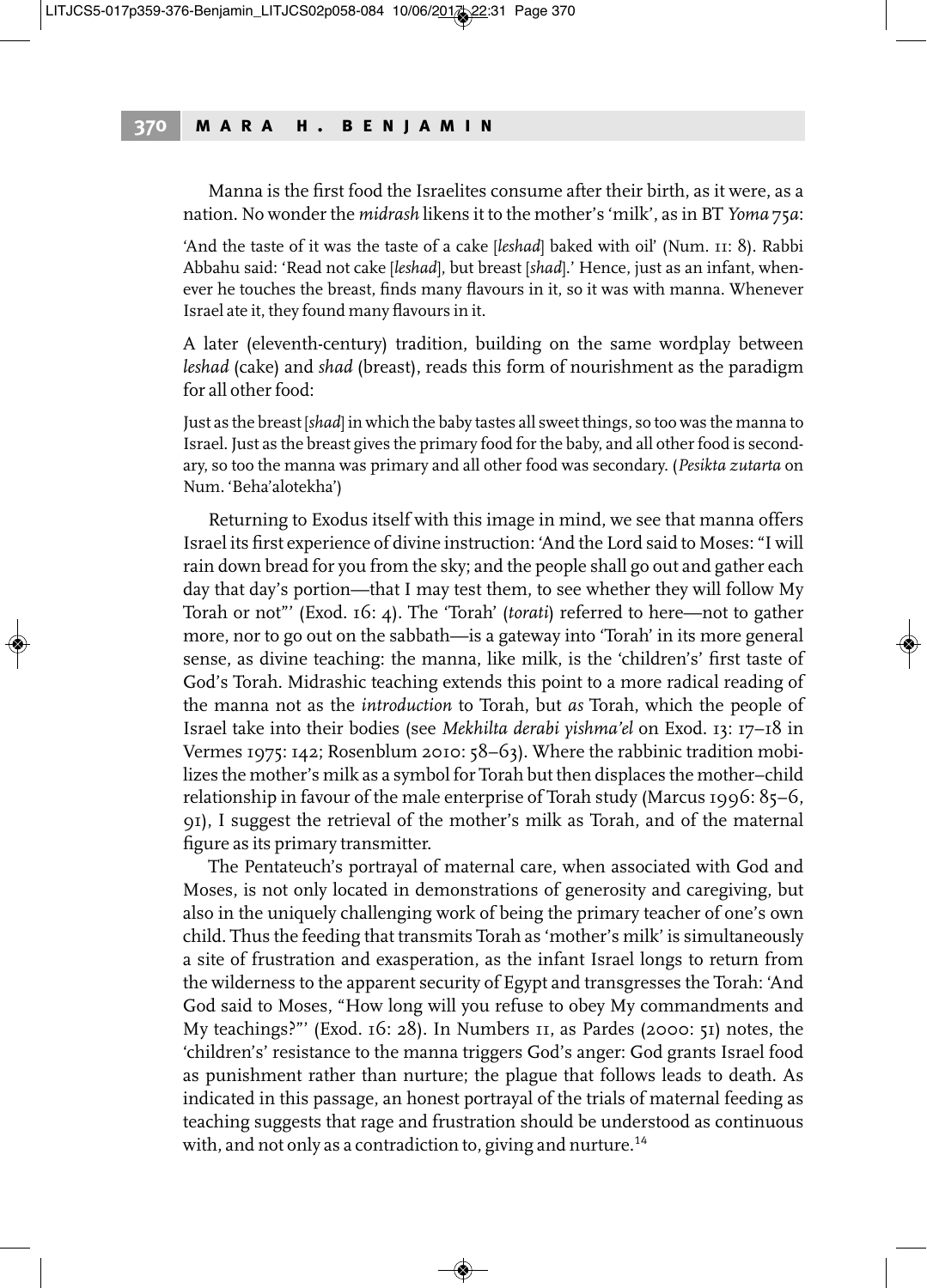In these biblical texts and their midrashic elaborations, Torah is embedded in the prosaic work of feeding and carrying one's child. The child Israel cannot and does not become a copy of the mother, but rather is imagined as insisting on its difference from her, a difference that makes relationship, and thus covenant, possible. Torah here concerns not only intellectual learning, but the ceaseless work of mediating the world—and indeed being the world—for the child or children in one's care. It is this form of instruction that is portrayed as the most basic meaning of Torah itself, and it is God who instructs the children of Israel. In this reading, God too is in a state of 'uncreation', still in the process of learning and becoming.

I return from the divine to the human realm. I have argued that we may understand Torah teaching, at its root, to consist in the embodied, quotidian work that parents perform for their young children. It is repetitive, tiresome, and often exasperating. It is also the primary means of communicating with and showing devotion to human beings. I have located a model for this work in God's care for Israel in order to suggest one resource for the contemporary feminist project of recognizing and revaluing the work of mothers within Jewish traditions.

But this route is not the only means at our disposal for recognizing maternal work as Torah. Let me return once more to the figure of the sage and quote at length from Jaffee's account of the process by which Written Torah was to be transformed, ultimately, not only into 'Torah in the mouth' but, even more, into the 'embodiment of the text in the form of a human act':

In truth, Oral Torah was never merely a collection of words on or off a page. In the discipleship-communities of the Sages Oral Torah was a form of tradition that overcame anything written or spoken. Grounded in speech, it nevertheless absorbed all discourse into something even more concrete. This, as I have explained, was nothing less than the living presence of the Master, whose very bodily motions were read as wordless texts disclosing the essence of Torah. The Sage, then, the person of the living Master, is our last crucial text of Torah. And the code he embodied could be read only by one devoted to his personal service. (Jaffee 1997: 542)

The ultimate test of the success for all Torah, in this account, lies in its ability to become embodied in a human being, and in the possibility of a disciple 'reading' the text that his master embodies. 15

To once again draw on, but then invert, the rabbinic discourse of the sage: imagine that parents' bodies, actions, and movements are the Torah that their children absorb. <sup>16</sup> The parent—engaged in ordinary, quotidian duties of care and responsibility, whom we can speak of historically, but not normatively, as 'the mother'—then becomes the sage, the 'living scroll' whose embodied Torah is precisely what the child learns to 'read'. This parental teaching is not, as in the historical model of the sage, to be superseded by the teaching of the sage, but is rather the teaching itself, and simultaneously the foundation upon which all later learning builds.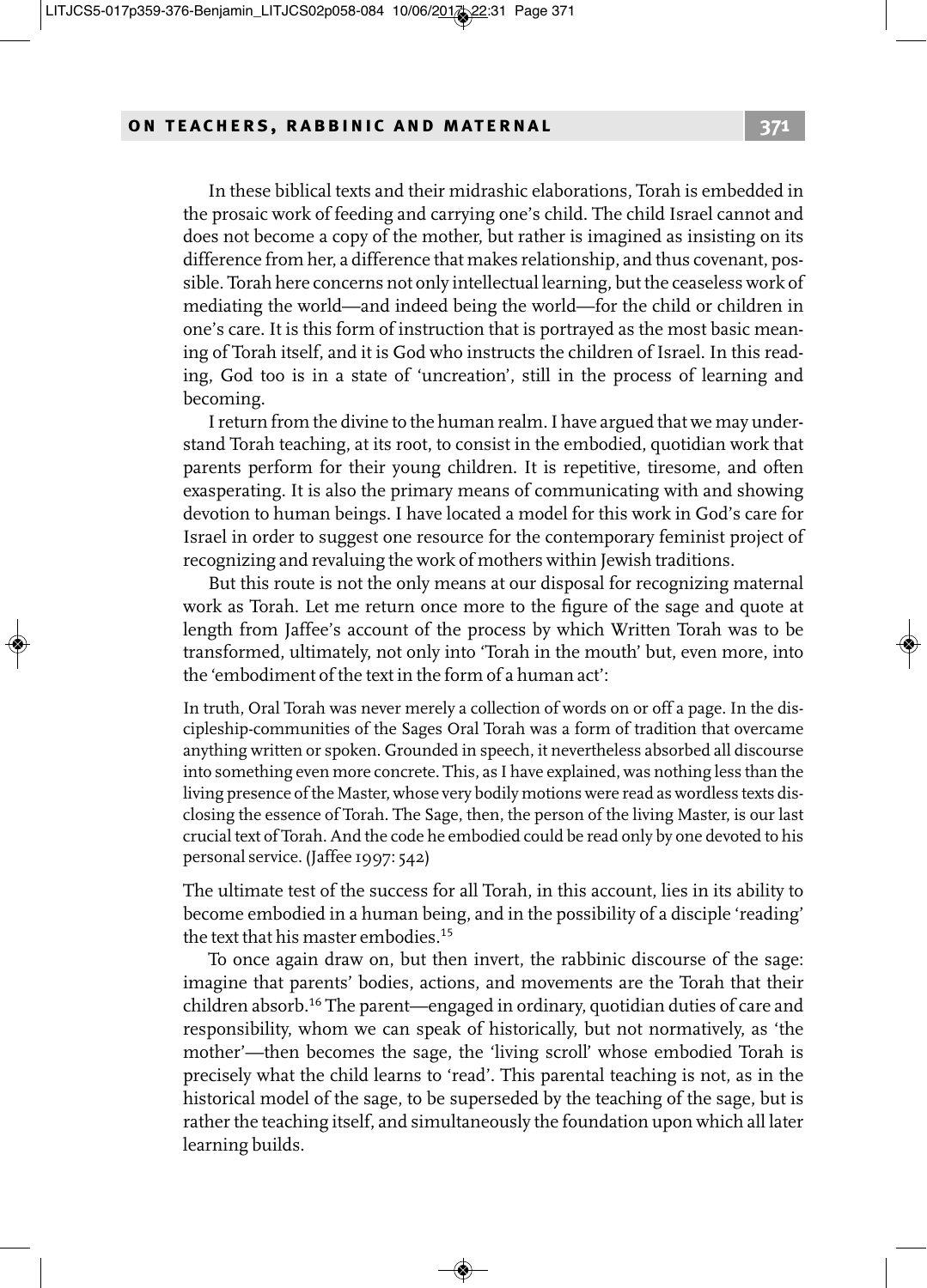To hold up the parent as the sage who embodies Torah is to suggest that the practice of ritual and intellectual Torah study is derivative. The more basic and embodied practice of attention, care, and openness to the other to which all ritualized Torah study points is available, not exclusively but perhaps most obviously, in the kind of care that mothers undertake for their children. Thus to truly absorb Torah in its fullest sense cannot be accomplished solely by the type of learning that has been valorized for generations in Jewish life. It requires the care that Jewish tradition has failed to recognize as the daily work of those who respond, in the wee hours of the night, to a child calling, 'Mommy! Mommy!'

### **Acknowledgements**

I thank the National Endowment forthe Humanities and the Hadassah-Brandeis Institute for their financial support during the research and writing of this essay. I am also grateful to Deena Aranoff, Charlotte Fonrobert, Jane Kanarek, Riv-Ellen Prell, Devorah Zlochower, and participants in the Jewish Feminist Research Group at the Jewish Theological Seminary in 2014 for offering constructive feedback on earlier drafts.

### **Notes**

- 1 See the American Time Use Survey, published yearly by the Bureau of Labor Statistics (<http://www.bls.gov/tus/>). Regarding men's involvement in daily care and responsibility for young children, see Laughlin 2010. Note that the Bureau decided to count the time that fathers (but not mothers) spent with their children as time children were in 'childcare', i.e. as indistinguishable from time spent in daycare outside the home. See <http:// parenting.blogs.nytimes.com/2012/02/08/the-census-bureau-counts-fathers-as-childcare/>.
- 2 See discussion in Blidstein 1975:138. Translations from rabbinic works are my own. Biblical translations are adapted from JPS 1917.
- 3 There are many halakhic implications of such an equation or substitution; for example, Mishnah *BM* 2: 11 (BT *BM* 33*a*) asserts that one should give priority to one's teacher over one's father (see Blidstein 1975: 141-3). When a father is not a learned man, he is expected to arrange for a man who *is* learned in Torah to teach his son as a proxy; in this case, the teacher acquires a stature that is analogous to that of the father(BT *Kid.* 30*a*).
- 4 Women, of course, appear as speakers in anecdotes in talmudic literature, but scholars debate the extent to which we can imagine the women portrayed to correlate with actual women's voices. Within the voluminous literature on this topic, see especially Fonrobert 2000 and Hauptman 2010.
- 5 For a comparative and theoretical perspective on men's appropriations of maternal imagery in a religious context, see Bynum 1984 and 1987.
- 6 Fraade briefly notes the possible negative implication of this ideological structure for the biological father (1991: 257).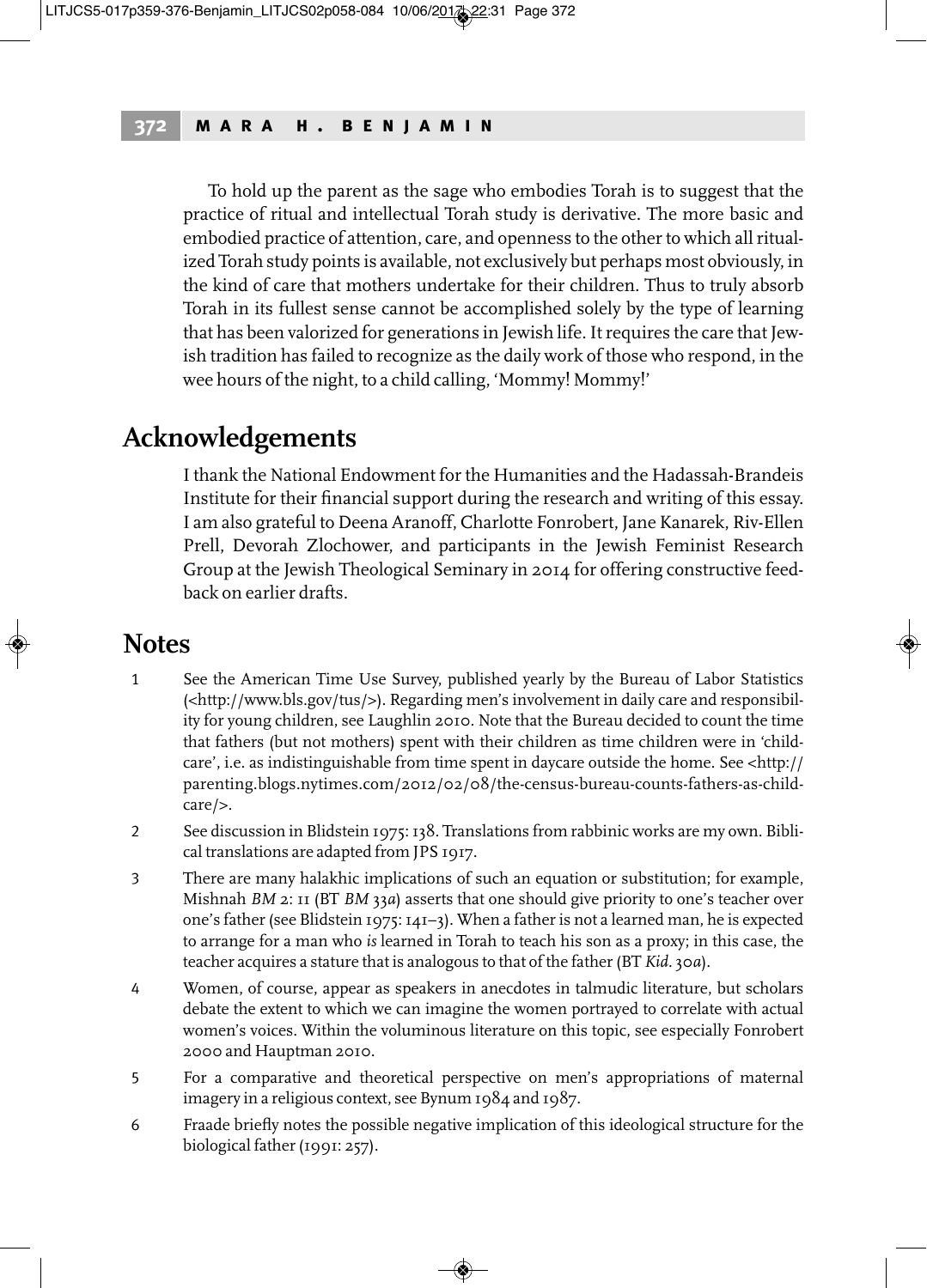- 7 In the Babylonian Talmud, the discussion of this passage is framed by a discussion on the gendered nature and requirements of various *mitsvot*. Women's exemption from all timebound positive *mitsvot* is deduced from their exemption from wearing *tefilin*. For a few of the many treatments of the relationship between women's exemption from time-bound *mitsvot* and the exclusion of girls from *talmud torah*, see Alexander 2013; Hauptman 1998; Margalit 2004.
- 8 On the issue of women in the 'covenantal community', see Cohen 2005.
- 9 The *gemara* recognizes a commandment (*mitsvah*) incumbent upon the father of educating/training (*hinukh*) a son in *mitsvot*. *Hinukh* does not refer to 'socialization' per se but rather specific ritual acts construed as 'positive commandments', such as fasting on Yom Kippur (BT *Yoma* 82*a*) or blowing the *shofar* (BT *RH* 32*b*–33*a*). BT *Naz.* 28*b*–29*a* establishes that a father is obligated to train his son, but not his daughter, and that a mother is not obligated to train her son (nor, we may infer, her daughter).
- 10 Note that the discourse of replicability and sameness often, in androcentric texts, remains focused on physical resemblance: does the child 'look like' his or her father to the paternal or non-parental observer? Such a focus befits a patriarchal anxiety about the adequate control of women's sexuality. For discussions of this issue with regard to rabbinic literature and in comparative religious perspective, see Kessler 2009 and Kueny 2014.
- 11 Andrew Solomon's *Far from the Tree: Parents, Children and the Search for Identity* (2012) reveals how challenging such a task can be for the biological parents of children whose social identities land more obviously farfrom the parental 'tree'. However, his rich investigation yields the understanding that the work of recognizing a child's difference is one of the core tasks of parenthood.
- 12 Griffin 1992 reflects beautifully on the capacity for such a 'maternal' mode of instruction to be defined as 'true teaching'.
- 13 See also the discussion of this metaphor in Zornberg 2001: 84-5.
- 14 Although my reading differs from that of Pardes in referring to this explosive anger as maternal rather than paternal rage, her overall gloss on this verse and its difference from its retelling in Deuteronomy is astute (cf. Pardes 2000: 55).
- 15 Daniel Boyarin (1993: 122 ff.) and others (more recently, Simon-Shoshan 2013) have investigated this type of 'imitative' learning, exemplified most famously in the story (BT *Ber.* 62*a* and elsewhere) of Rabbi Kahana lying under Rav's bed, listening to his teacher and his teacher's wife having sex, and justifying his impertinence by exclaiming 'It is Torah, and I must learn it.' Simon-Shoshan considers the potential problems of what he calls the 'rabbinic exemplum', the embodied sage whose exemplary acts are understood to 'bridge the gap between lived experience and legal principles by bringing the exemplar's actual living deeds into the legal discourse' (2013: 464).
- 16 I am grateful to Liz Shanks Alexander for suggesting the use of Jaffee's insight in this way.

## **References**

- adler, rachel. 1998. *Engendering Judaism: An Inclusive Theology and Ethics*. Philadelphia.
- alexander, elizabeth shanks. 2013. *Gender and Timebound Commandments in*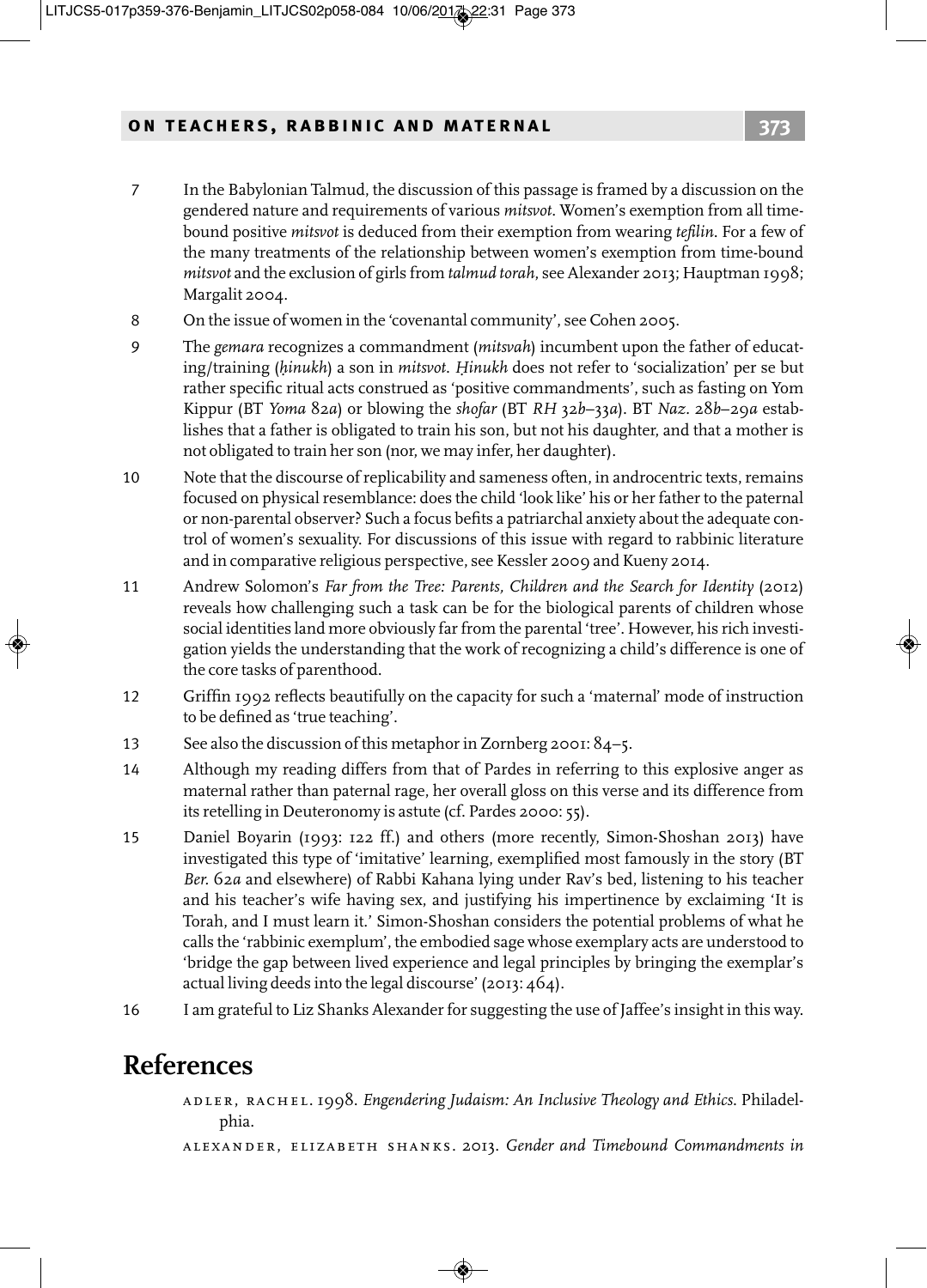*Judaism*. New York.

- baker, cynthia m. 2002. *Rebuilding the House of Israel: Architectures of Gender in Jewish Antiquity*. Stanford, Calif.
- baumgarten, elisheva. 2007. *Mothers and Children: Jewish Family Life in Medieval Europe*. Princeton.
- blidstein, gerald j. 1975. *Honor Thy Father and Mother: Filial Responsibility in Jewish Law and Ethics*. New York.
- boustan, ra'anan s., oren kosansky, and marina rustow. 2011. 'Anthropology, History, and the Remaking of Jewish Studies'. In Ra'anan S. Boustan, Oren Kosansky, and Marina Rustow, eds., *Jewish Studies at the Crossroads of Anthropology and History: Authority, Diaspora, Tradition*,1–28. Philadelphia.
- bowlby, rachel. 2013. *A Child of One's Own: Parental Stories*. Oxford.
- boyarin, daniel. 1993. *Carnal Israel: Reading Sex in Talmudic Culture*. Berkeley, Calif.
- brettler, marc zvi. 1998. 'Incompatible Metaphors for YHWH in Isaiah 40–66'. *Journal forthe Study of the Old Testament*, 78: 97–120.
- bynum, caroline walker. 1984. 'Jesus as Mother and Abbot as Mother: Some Themes in Twelfth-CenturyCistercian Writing'.In Bynum,*Jesus as Mother: Studies in the Spirituality of the High Middle Ages*,110–69. Berkeley, Calif.
- ——1987. *Holy Feast and Holy Fast: The Religious Significance of Food to Medieval Women*. Berkeley, Calif.
- cohen, shaye j. d. 2005. *Why Aren'tJewish Women Circumcised? Gender and Covenant in Judaism*. Berkeley, Calif.
- diamond, eliezer. 2004. *Holy Men and Hunger Artists: Fasting and Asceticism in Rabbinic Culture*. New York.
- eilberg-schwartz, howard. 1994. *God's Phallus and Other Problems for Men and Monotheism*. New York.
- fonrobert, charlotte elisheva. 2000. *Menstrual Purity: Rabbinic and Christian Reconstructions of Biblical Gender*. Stanford, Calif.
- fraade, steven. 1986. 'Ascetical Aspects of Ancient Judaism'. In Arthur Green, ed., *Jewish Spirituality*, 253–88. New York.
- ——1991. *From Tradition to Commentary: Torah and Its Interpretation in the Midrash Sifre to Deuteronomy*. Albany, NY.
- griffin, gail b. 1992. 'Alma Mater'. In Griffin, *Calling: Essays on Teaching in the Mother Tongue*, 27–41. Pasadena, Calif.
- gruber, mayer i. 1992. *The Motherhood of God and Other Studies*. Studies in the History of Judaism 57. Atlanta, Ga.
- hauptman, judith.1998. *Rereading the Rabbis: A Woman's Voice*. Boulder, Co.
- ——2010. 'A New View of Women and Torah Study in the Talmudic Period'. *Jewish Studies: An Internet Journal*, 9: 249–92.
- hezser, catherine. 1997. *The Social Structure of the Rabbinic Movement in Roman Palestine*. Tübingen.
- hoffman, lawrence a.1996. *Covenant of Blood: Circumcision and Gender in Rabbinic Judaism*. Chicago.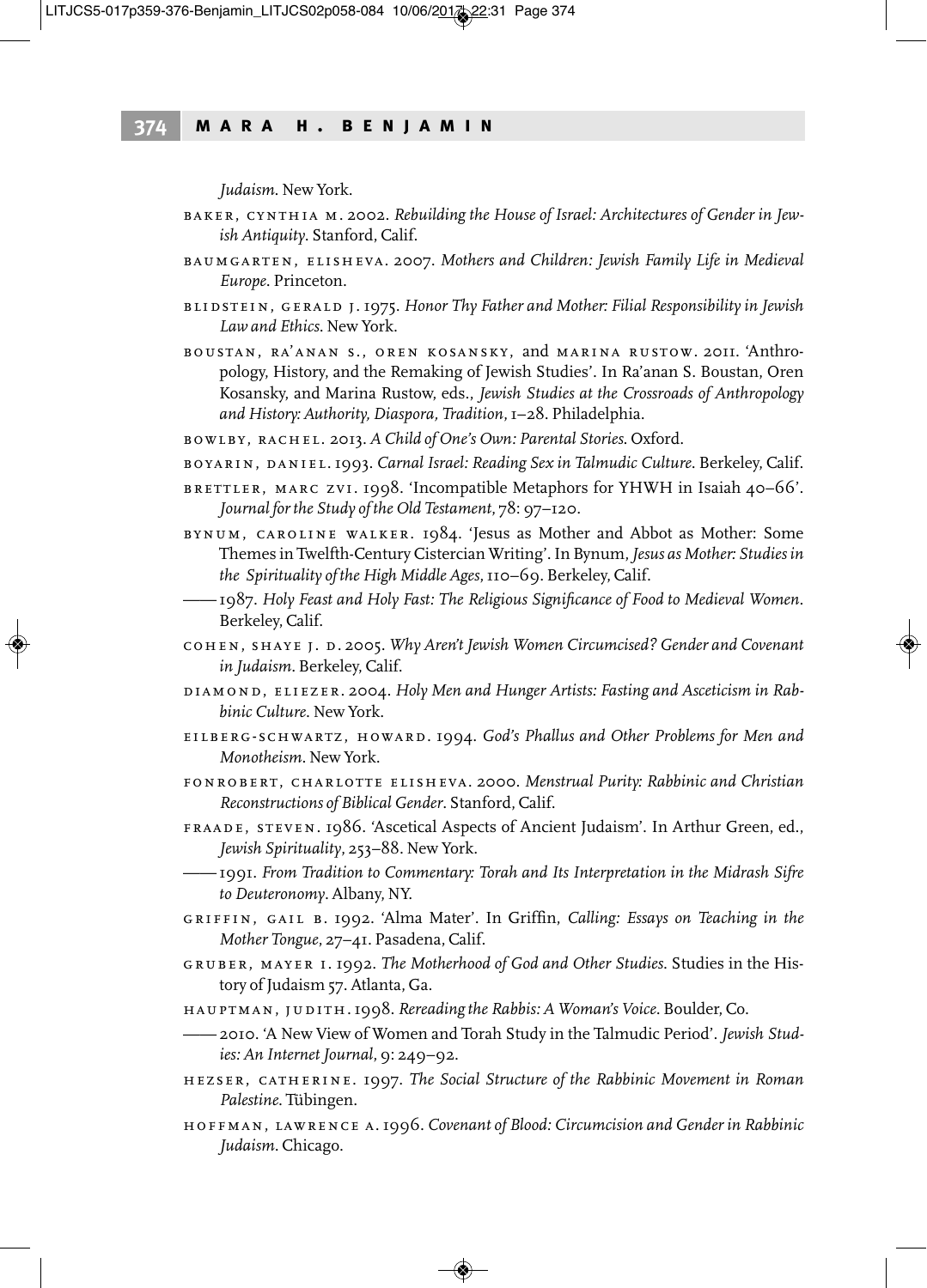- jacobowitz, tamar. 2010. 'Leviticus Rabbah and the Spiritualization of the Laws of Impurity'. Ph.D. diss., University of Pennsylvania.
- jaffee, martin.1997. 'A Rabbinic Ontology of the Written and Spoken Word: On Discipleship, Transformative Knowledge, and the Living Texts of Oral Torah'. *Journal of the American Academy of Religion*, 65: 525–49.
- kessler, gwynn. 2009. *Conceiving Israel: The Fetus in Rabbinic Narratives*. Philadelphia.
- kueny, kathryn. 2014. 'Marking the Body: Resemblance and Medieval Muslim Constructions of Paternity'.*Journal of Feminist Studies in Religion*, 30: 65–84.
- laughlin, lynda. 2010. *Who's Minding the Kids? Child Care Arrangements: Spring 2005/Summer 2006*. US Census Bureau. Washington, DC.
- marcus, ivan g. 1996. *Rituals of Childhood: Jewish Culture and Acculturation in the Middle Ages*. New Haven.
- margalit, natan. 2004. 'Priestly Men and Invisible Women: Male Appropriation of the Feminine and the Exemption of Women from Positive Time-Bound Commandments'. *Association of Jewish Studies Review*, 28: 297–316.
- *Midrash lekah. tov*, ed. Solomon Buber. 2006.Jerusalem.
- pardes, ilana. 2000. *The Biography of Ancient Israel: National Narratives in the Bible*. Berkeley, Calif.
- plaskow, judith. 1991. *Standing Again at Sinai: Judaism from a Feminist Perspective*. San Francisco.
- plato. 2003. *The Symposium*, trans. Christopher Gill. New York.
- rich, adrienne. 1986. *Of Woman Born: Motherhood as Experience and Institution*. New York.
- rosenblum, jordan. 2010. *Food and Identity in Early RabbinicJudaism*. New York.
- satlow, michael l. 2003. '"And on the Earth You Shall Sleep": *Talmud Torah* and Rabbinic Asceticism'.*Journal of Religion*, 83: 204–25.
- schofer, jonathan wyn. 2004. *The Making of a Sage: A Study in Rabbinic Ethics*. Madison, Wis.
- ——2010. *Confronting Vulnerability: The Body and the Divine in Rabbinic Ethics*. Chicago.
- schwartz, seth. 2001. *Imperialism and Jewish Society, 200 B.C.E. to 640 C.E*. Princeton.
- sered, susan starr.1992. *Women as Ritual Experts: The Religious Lives of Elderly Jewish Women in Jerusalem*. New York.
- ——1995. 'Toward an Anthropology of Jewish Women: Sacred Texts and the Religious World of Elderly, Middle Eastern Women in Jerusalem'. In Maurice Sacks, ed., *Active Voices: Women in Jewish Culture*, 203–18. Chicago.

*Song of Songs Rabbah*.1878. Vilna.

*Sifrei al devarim rabah*, ed. Louis Finkelstein. 2001. New York.

- simon-shoshan, moshe. 2013. '"People Talking Without Speaking": The Semiotics of the Rabbinic Legal Exemplum as Reflected in Bavli Berakhot11a'. *Law & Literature*, 25: 446–65.
- sivertsev, alexei. 2005. *Households, Sects, and the Origins of Rabbinic Judaism*. Boston.